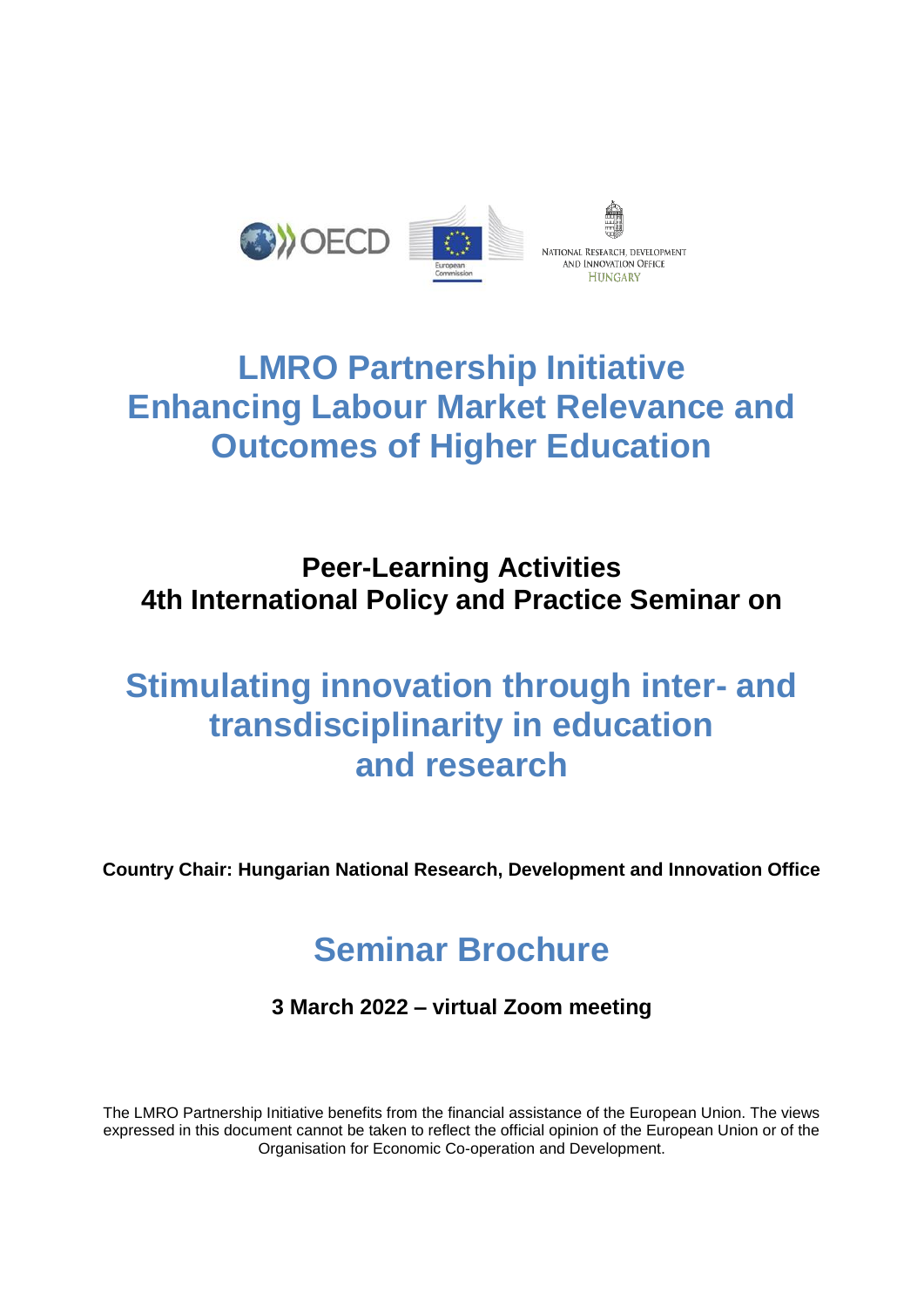## **Table of contents**

| About the LMRO Partnership Initiative                                                       | 3               |
|---------------------------------------------------------------------------------------------|-----------------|
| Peer-learning activities                                                                    | $\mathbf{3}$    |
| Seminar summary                                                                             | 4               |
| Harnessing research collaboration to identify emerging demand for inter- and                |                 |
| transdisciplinary skills                                                                    | 4               |
| Harnessing research collaboration to identify emerging skill needs                          | $\overline{4}$  |
| Research flagship initiatives to enhance collaboration across HEIs: An example from Ireland | $\sqrt{5}$      |
| Creating "spaces" for inter- and transdisciplinarity in doctoral education                  | 5               |
| Opening research partnerships with industry and between fields to students                  | $6\phantom{1}6$ |
| Experiencing how researchers think about inter- and transdisciplinarity                     | $\,6$           |
| Examples                                                                                    | $\overline{7}$  |
| Integrating labour market relevant inter- and transdisciplinarity into curricula            | 8               |
| FacilitatIng the integration of inter- and transdisciplinarity into curricula               | 8               |
| Examples<br>Raising awareness of doctoral candidates for research careers outside academia  | 8<br>10         |
| Examples                                                                                    | 10              |
| Brief description of the initiatives                                                        | 11              |
| Innovation Incubation Center at the TU Vienna (Austria)                                     | 11              |
| FIEK - Center for University-Industry Cooperation at BME (Hungary)                          | 13              |
| Student Project House at the ETH Zurich (Switzerland)                                       | 15              |
| IPVC Inclusive School (Portugal)                                                            | 16              |
| Extension programme "Digital Competence" at the TU Vienna (Austria)                         | 17              |
| New Master of Law (LLM) at the University of Klagenfurt (Austria)                           | 19              |
| NaWi-Tec BSc programme at the Johannes Kepler University Linz (Austria)                     | 20              |
| "Market project" in the PhD in Pharmacy, University of Ljubljana (Slovenia)                 | 21              |
| Transferable skills programme for PhD candidates, University of Graz (Austria)              | 23              |
| Hungarian Startup University Programme (Hungary)                                            | 25              |
| PDEng Bootcamp TU/e Eindhoven (Netherlands)                                                 | 27              |
| <b>References</b>                                                                           | 28              |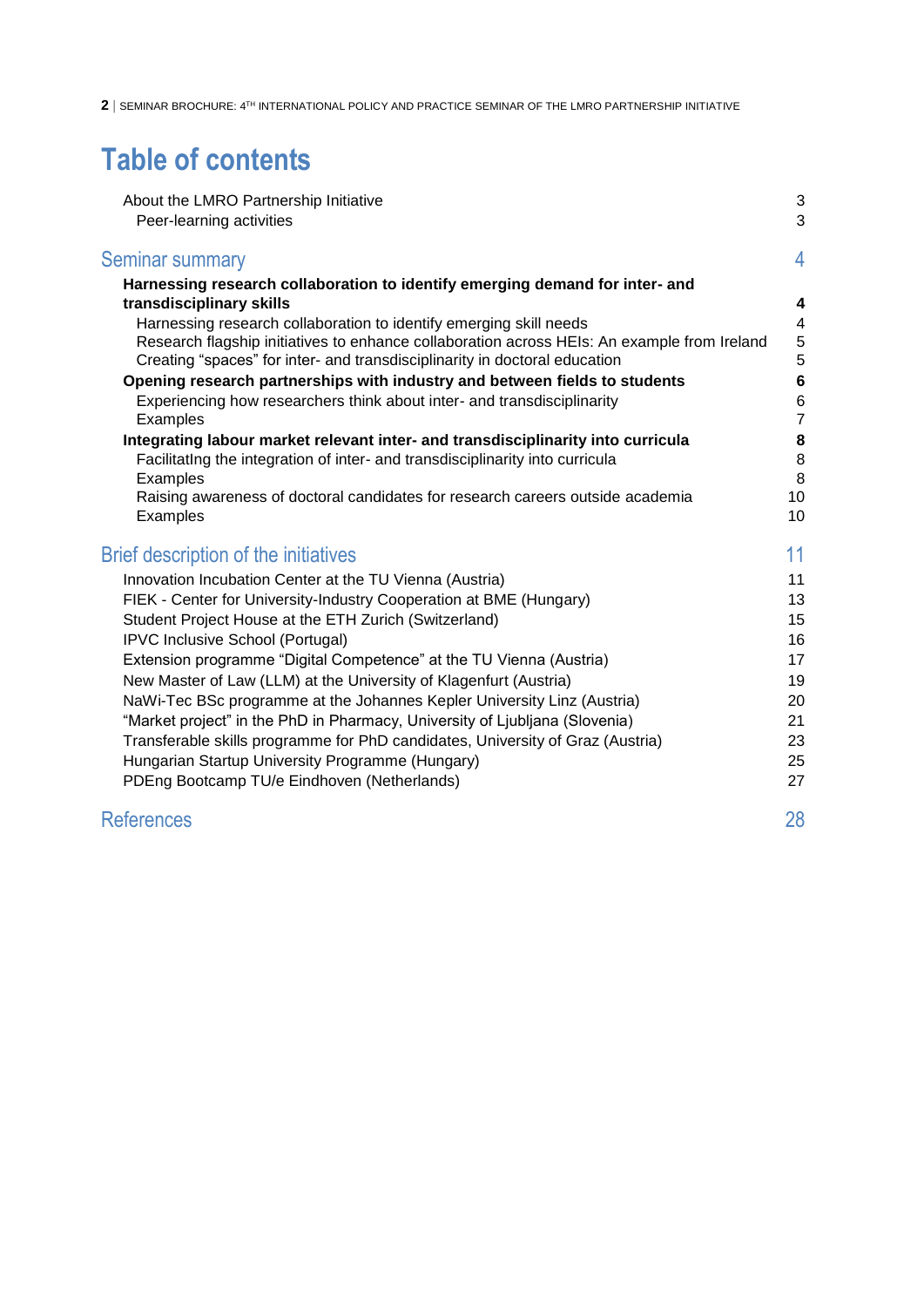## <span id="page-2-0"></span>**About the LMRO Partnership Initiative**

Technological advances, climate change, the digitalisation of the economy and exogenous shocks such as the COVID-19 pandemic are transforming labour markets. Today's students and workers must adapt to changing tasks and jobs, acquiring skills that allow them to perform new jobs and updating their skills throughout their lives. The fast pace and uncertain nature of labour market changes also present challenges for higher education institutions (HEIs): they must anticipate new and emerging jobs and skill needs, create study programmes that are relevant to changing labour markets, and rethink how to communicate with learners on future careers and with employers on graduate skills. Governments, for their part, face the need to re-examine how their portfolio of policies – funding, monitoring and labour market data systems – can better support learners and institutions in responding to these challenges.

To support policy makers and HEIs in their shared commitment to enhance the labour market relevance and outcomes (LMRO) of higher education, the European Commission and the OECD launched the LMRO Partnership Initiative in 2019, a collaborative project with the participation of Austria, Hungary, Portugal, and Slovenia.

Through policy analysis, peer-learning activities and the development of a self-reflection tool for use by HEIs, the project contributed to building national government and higher education institutional capacity to implement future higher education policy reforms. The project informed and supported the European Strategy for Universities, linking its planned aims to national and institutional contexts and encouraging the transformation of the higher education sector.

## <span id="page-2-1"></span>*Peer-learning activities*

The five peer-learning events of the LMRO-PI were designed for policy makers and practitioners to review innovative national policies, identify enablers and barriers to innovative institutional practices, and discuss key findings from research. The aim was to (i) facilitate peer learning, (ii) identify key questions relevant for policymaking and the adoption and upscaling of effective institutional practices, and (iii) stimulate and contribute to an international policy debate. The online events gathered an international audience of higher education policy stakeholders, including policy makers, leaders of HEIs, teaching and administrative staff, higher education researchers, and representatives of quality assurance bodies, industry and student unions.

| <b>30 November 2020</b>                                                                    | 17 February 2022                                                                          | 24 February 2022                                                                           | 3 March 2022                                                                                     | 10 March 2022                                                                                                       |
|--------------------------------------------------------------------------------------------|-------------------------------------------------------------------------------------------|--------------------------------------------------------------------------------------------|--------------------------------------------------------------------------------------------------|---------------------------------------------------------------------------------------------------------------------|
| Using labour<br>market<br>information to<br>improve learners'<br>choices and<br>curriculum | Widening access and<br>attracting students to<br>fields with high labour<br>market demand | Raising study success<br>through student support<br>and improved career-<br>study linkages | Stimulating innovation<br>through inter- and<br>transdisciplinarity in<br>education and research | Supporting<br>improvement in<br>teaching and learning<br>to address students'<br>needs and labour<br>market demands |
|                                                                                            | Country chair: Austria                                                                    | Country chair: Slovenia                                                                    | Country chair: Hungary                                                                           | Country chair: Portugal                                                                                             |

Download seminar brochures at: [https://www.oecd.org/education/higher-education-policy/.](https://www.oecd.org/education/higher-education-policy/)

For more information on the LMRO Partnership Initiative, please contact: [HigherEducation@oecd.org.](mailto:HigherEducation@oecd.org)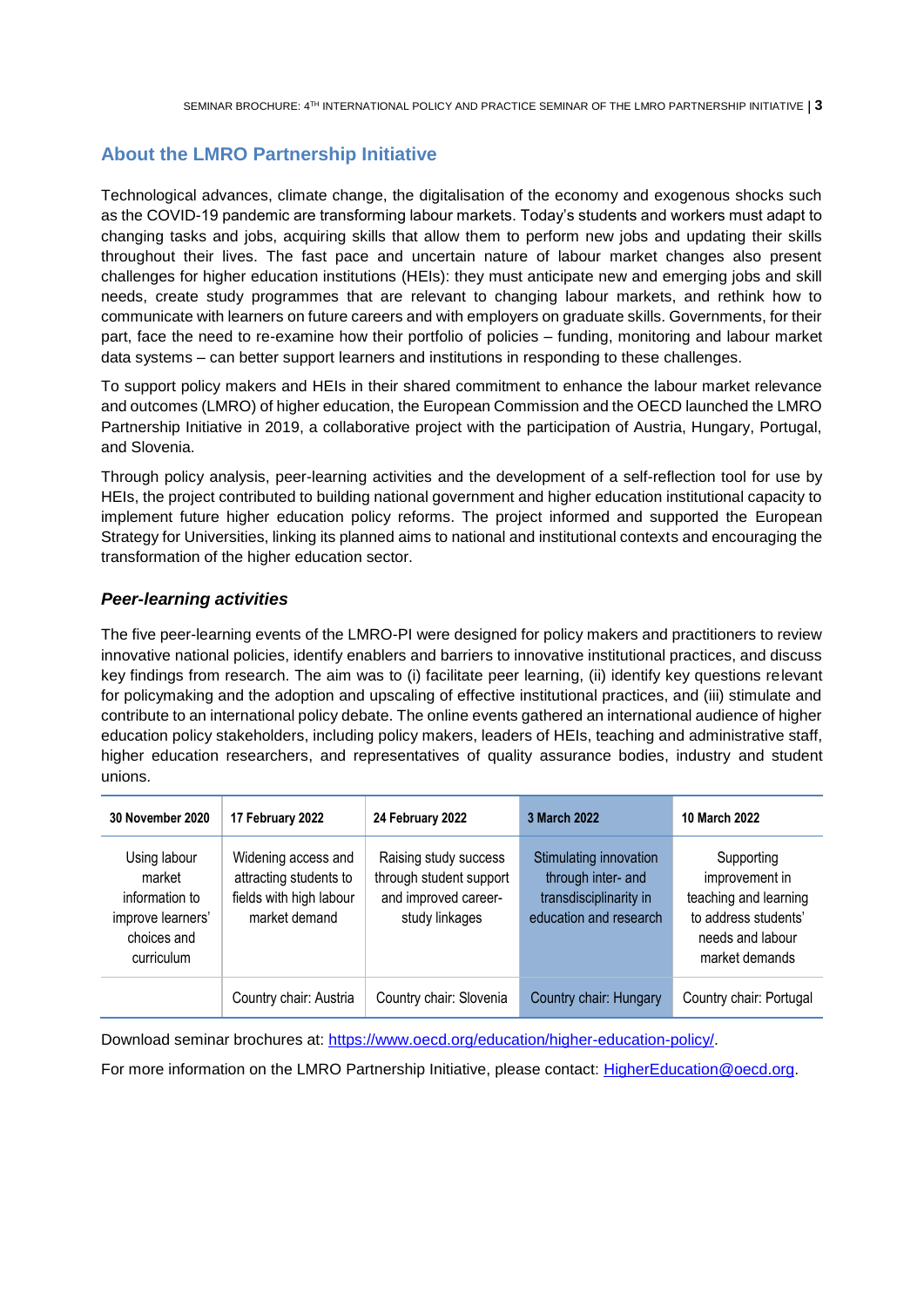# <span id="page-3-0"></span>**Seminar summary**

## <span id="page-3-1"></span>**Harnessing research collaboration to identify emerging demand for inter- and transdisciplinary skills**

The session explored the following questions:

- How to identify from research collaboration demand for inter- and transdisciplinary skills?
- What institutional structures for collaboration exist, and who are key actors?

#### <span id="page-3-2"></span>*Harnessing research collaboration to identify emerging skill needs*

*Panel discussion* moderated by **András Dinnyés**, Founder and Director of BioTalentum Ltd.

- **Ana Sargento**, Vice-President for Knowledge Transfer and co-operation with Business and Society, Instituto Politecnico de Leiria (RUN-EU initiative)
- **Isabelle Reymen,** Scientific Director of TU/e Innovation Space at the TU Eindhoven, 4 TU Federation in the **Netherlands**
- **Gerald Schatz**, CEO, [Linz Centre for Mechatronics](https://www.lcm.at/)

Key points from the discussion:

- How research units are set up and connected is a key enabler/limitation to harnessing research collaboration for the identification of emerging skill needs. Effective approaches require a strategic orientation, allocation of resources, support for staff and incentives for those who make progress possible.
- This also means opening up curricula to structurally embed inter- and transdisciplinary content, with personalised learning paths for students and clear communication of academic requirements and expected learning outcomes.
- Greater synergies are needed to connect education, research and engagement/third-mission activities. Structural resources and a step-by-step change of the institutional mindset are needed to create and sustain innovation in higher education.
- The involvement of technology transfer centres and knowledge exchange structures in the identification of emerging skills needs should be strengthened. Public funding could stimulate HEIs to pilot new approaches, making effective use of links with firms and public sector organisations to collect information on emerging skills needs and update curricula (e.g. micro-credentials).
- The involvement of students in collaborative research projects is often the "foot-in-the-door" for wider strategic collaboration with firms. Companies are highly interested in project collaboration with students as it gives them access to talent and new ideas. Students might already be working on advanced aspects of technology outside of a company's radius.

**Read** more on the [RUN-EU](https://run-eu.eu/) initiative, TU/[e Innovation Space,](https://www.tue.nl/en/education/tue-innovation-space/) [4 TU Federation](https://www.4tu.nl/en/) and th[e Linz Centre for Mechatronics.](https://www.lcm.at/en/)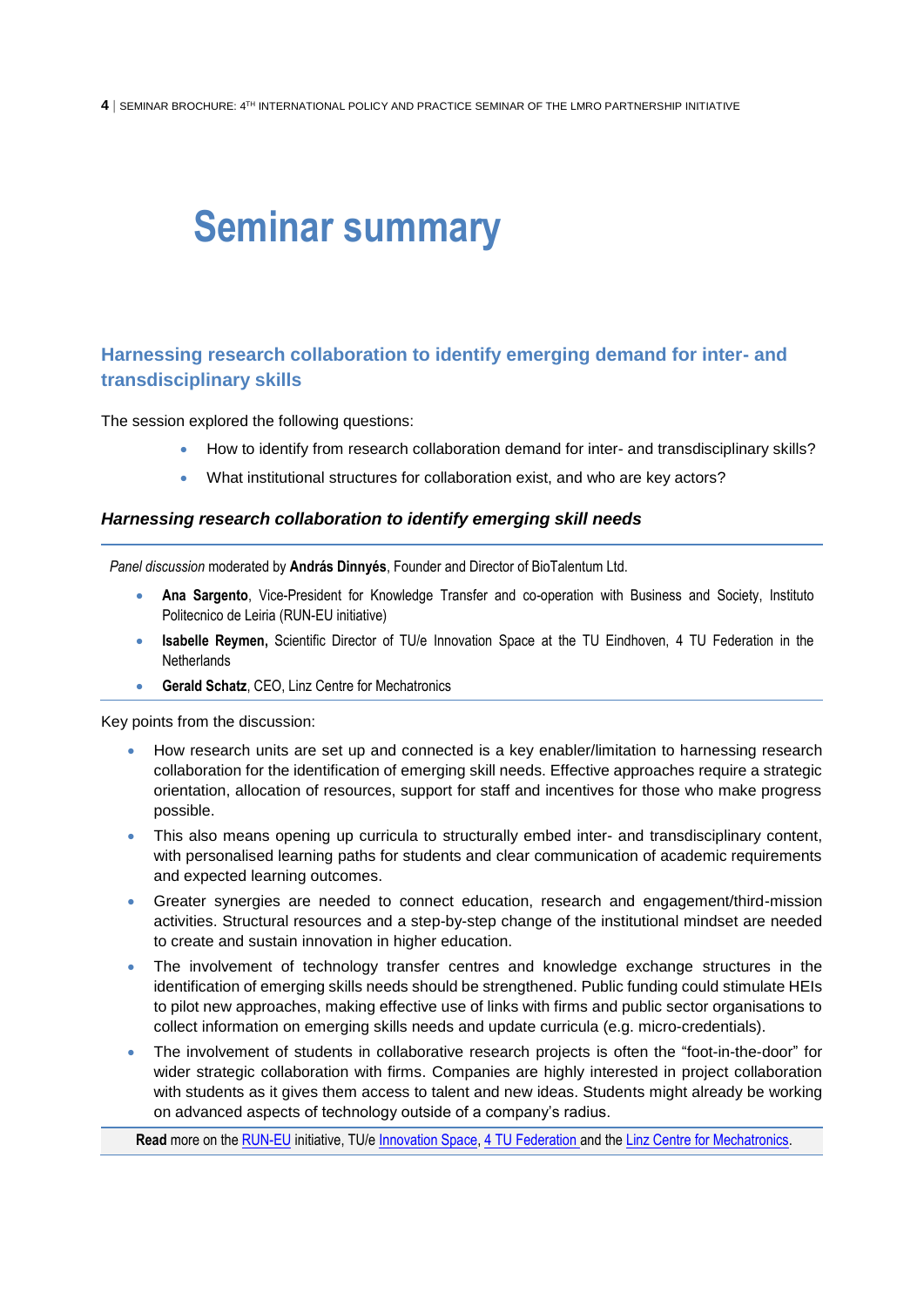## <span id="page-4-0"></span>*Research flagship initiatives to enhance collaboration across HEIs: An example from Ireland*

*Interview:* **László Nádai**, Obuda University Budapest (Dean of the Kandó Kálmán Faculty of Electrical Engineering) interviewed **Keith Moyes**, Department of Further and Higher Education, Research, Innovation and Science of Ireland (Head of Higher Education Policy Division and Acting Head of Research and Innovation Division)

European co-funded projects and the participation of scientists in international research collaborations have helped, in many countries, to advance research collaboration involving multiple universities and public research organisations.

This can be systematically supported through national flagship research areas. National flagship research areas also provide opportunities for doctoral students to collaborate on related research topics across disciplines and universities. An example of this is the research prioritisation exercise in Ireland which started in 2012, post financial crisis, when a significant focus was on economic recovery and employment growth, and major-scale investment in R&D was relatively recent.

The Irish government has commissioned reports to inform the review of priority areas, including a scan of global markets, a technology futures exercise, and an audit of progress under the current priority areas. The proposed areas are broad enough to involve the full continuum of research – from basic through to applied – and could involve researchers across all disciplines including arts, humanities and the social sciences, as well as STEM fields. Scholarships for doctoral students and postdoc positions are also envisaged. Universities play a leading role in shaping this dialogue.

**Read** more about Ireland's research prioritisation exercise at: (Department of Enterprise, Trade and Employment of Ireland, 2018<sub>[1]</sub>).

## <span id="page-4-1"></span>*Creating "spaces" for inter- and transdisciplinarity in doctoral education*

*Interview:* **István Szabo**, Vice-President of the Hungarian National Research, Development and Innovation Office and National Co-ordinator of the LMRO Partnership Initiative interviewed:

- **Corina Balaban**, Honorary Research Associate at the University of Manchester, UK on the mobility of doctoral degree holders between disciplines and sectors
- **István Greiner**, Director of Research and Development, Gedeon Richter Plc. on the importance of inter- and transdisciplinarity for research, development and innovation

#### *Mobility of doctoral degree holders between disciplines and sectors*

There are different types of mobility in doctoral degree education and upon graduation: geographic mobility, mobility across disciplines and intersectoral mobility.

Mobility between disciplines can be described through two models: (i) interdisciplinarity through a person's knowledge and skills, and (ii) interdisciplinarity at the team level. The two models have skills implications: skills for team-level interdisciplinarity are different from the skills for individual-level interdisciplinarity. Implementing the first model can be challenging: doctoral degree holders may struggle to find suitable careers in cases where there is a lack of recognition or demand for the combination of knowledge and skills developed. Addressing this requires a systemic approach to create flexible career structures, and information and data on the employment outcomes of doctoral degree holders and skills demand.

To enhance mobility between sectors, doctoral schools offer courses and seminars on innovation and entrepreneurship. Support for mobility between sectors is often focused on collaboration with businesses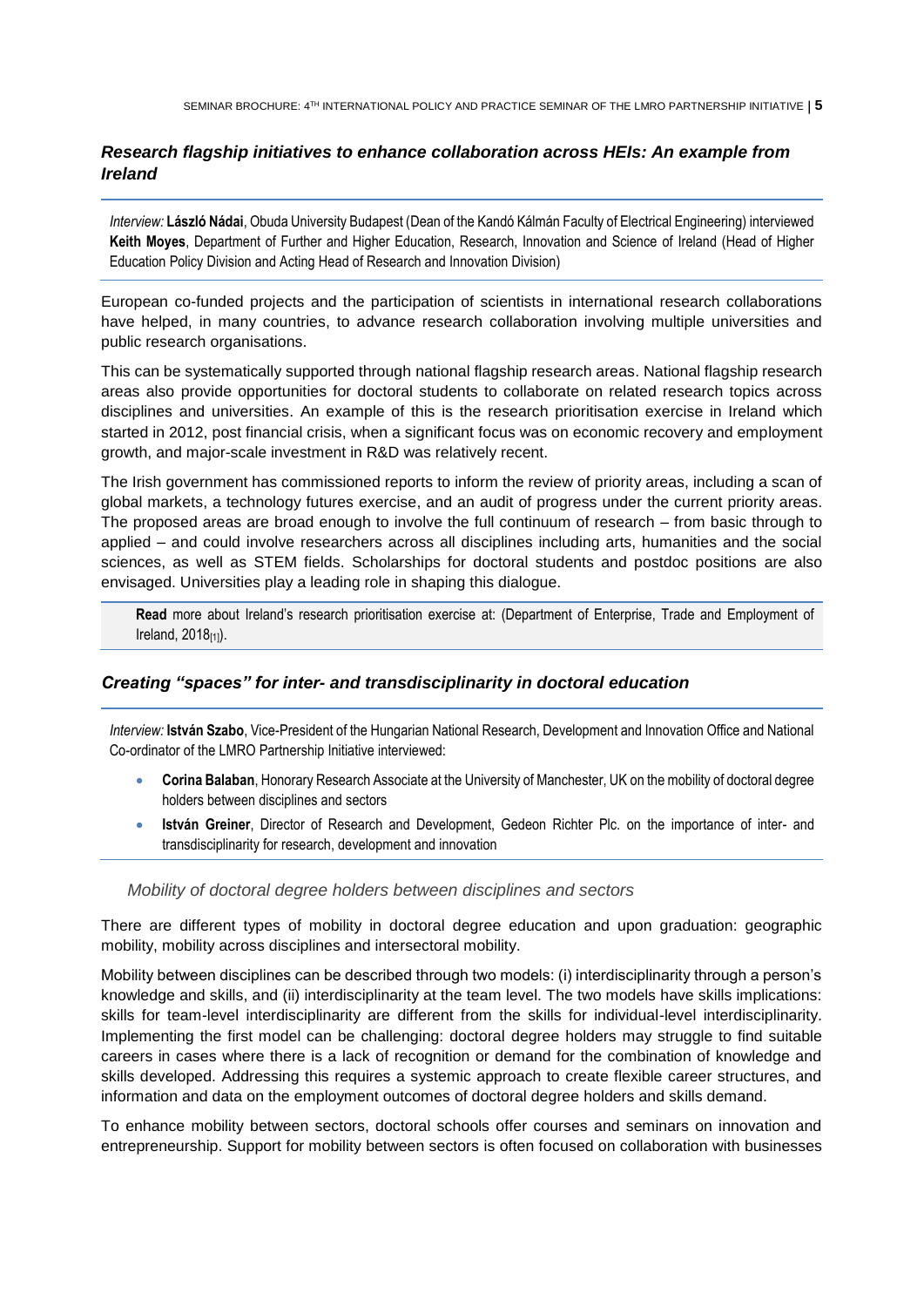and public sector organisations, and less on non-governmental organisations (NGOs). This could lead to low interest as engaging with business is not for everyone.

Mobility and the need to constantly adapt to new contexts can be stressful for individuals, coupled with the need to be grounded in a discipline, an area of expertise, and/or location. The value-added of a doctoral degree is having time to explore a topic in depth.

#### *Importance of inter- and transdisciplinarity for research, development and innovation*

Interdisciplinarity is highly important for the pharmaceutical industry, as is transdisciplinary research that combines knowledge from different scientific disciplines with that of public and private sector stakeholders. To stimulate collaboration between businesses and doctoral schools in doctoral degree education, Hungary recently introduced the Co-operative Doctoral Programme, a scholarship programme open to current and prospective doctoral students. Primarily supported fields of study are STEM fields and information technology. A national expert jury, with members from the higher education sector and industry, assesses applications.

There are some challenges related to the co-supervision of a PhD thesis by researchers in the private sector. For example, when the co-supervisor leaves the company the PhD research may no longer fit with the company's priorities, posing difficulties for the doctoral student/candidate.

Intersectoral mobility might be challenged by doctoral schools' (and academia in general) and enterprises' diverging views on doctoral graduate skills. Often, the view of doctoral schools is that the private sector and academia have the same skills requirements of doctoral degree graduates. But this is not the case: businesses expect doctoral graduates to have a range of transferable skills, for example, leadership skills, project management, handling data security and managing diverse teams.

**Read** more about Corina Balaban's research at: [https://www.research.manchester.ac.uk/portal/corina.balaban.html.](https://www.research.manchester.ac.uk/portal/corina.balaban.html) For more information about the Co-operative Doctoral Programme in Hungary and recent developments in the country's doctoral degree education see (OECD, forthcoming<sub>[2]</sub>).

## <span id="page-5-0"></span>**Opening research partnerships with industry and between fields to students**

The session explored the following questions:

- What institutional environments, structures and mechanisms can increase student exposure to and involvement in inter- and transdisciplinary research?
- What can students learn from these experiences?

## <span id="page-5-1"></span>*Experiencing how researchers think about inter- and transdisciplinarity*

*Panel discussion* moderated by **István Kovács**, National Expert of the LMRO Partnership Initiative in Hungary

- **Cristina Albuquerque**, Vice-Rector for Academic Affairs of the University of Coimbra on the Challenges for Global Sustainability initiative and what students learn
- **Hilda Tellioglu**, Scientific Director of the Centre for Technology and Science Vienna on the benefits for students from involvement in research partnerships
- **Urban Bren**, Vice-Rector for Research of the University of Maribor on the "[Innovation Fund](https://www.heinnovate.eu/sites/default/files/2021-11/Final%20Report%20EuRegionsWeek2021%20EAC%20webinar.pdf)" for students to translate knowledge gained in the classroom into ideas with an innovation potential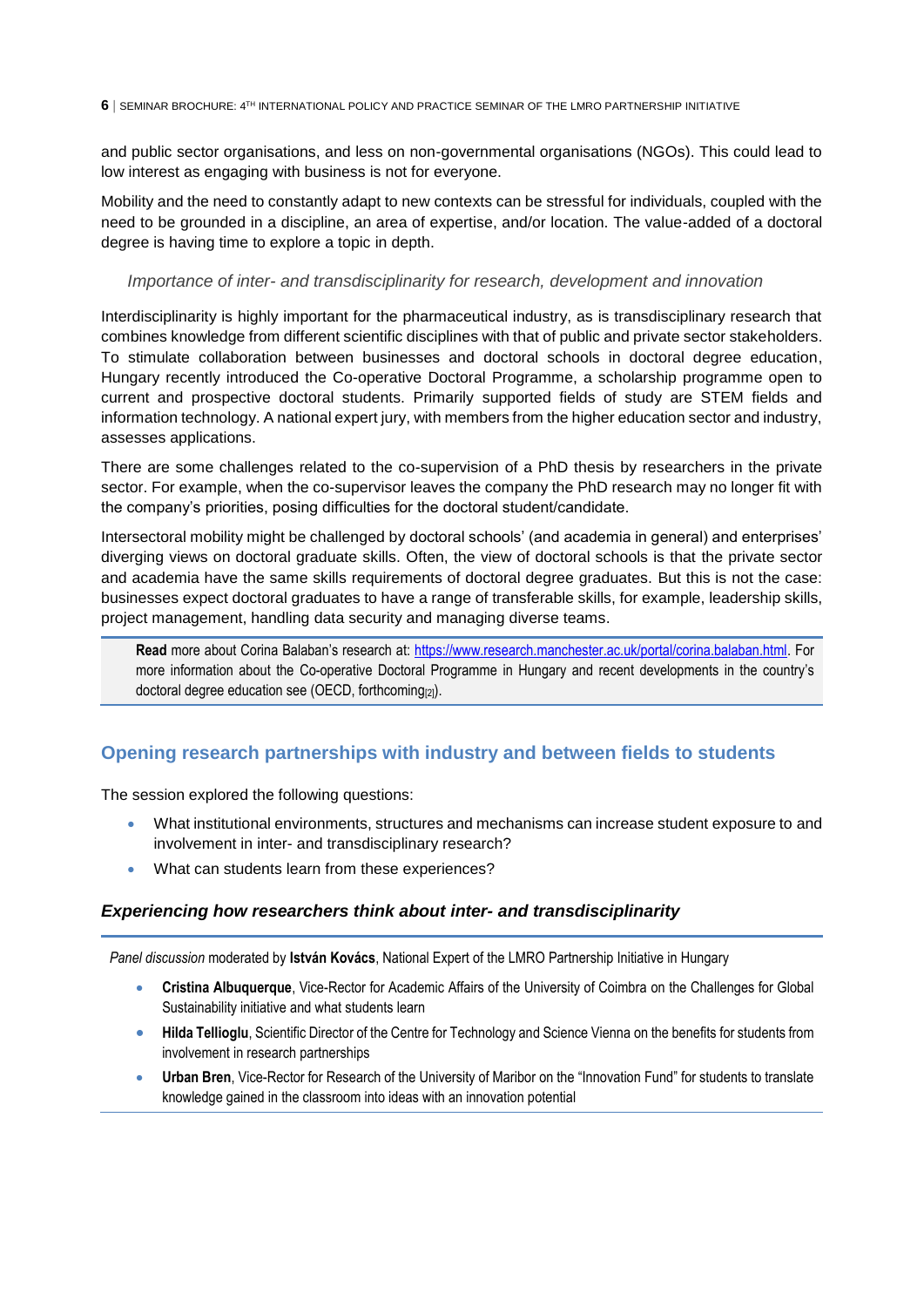Key points from the discussion:

- Experiencing research and observing how researchers think about inter- and transdisciplinarity is essential for students to develop analytical competencies, understand decision-making processes and implications of choices.
- Students learn to think differently without being trapped in disciplinary circles that justify a discipline but are disconnected from the real world. In the field of architecture, questions that have a crossdisciplinary dimension are related to the wellbeing of inhabitants, commuters, workers and tourists. Students learn to understand that some problems have transversal solutions.
- Design-thinking approaches and challenge-based learning help to build effective learning interand transdisciplinary environments. The aim is to support students to develop critical thinking and abstract thinking, and to deal with different concepts. Students are keen on certain topics, e.g. climate change, and the aim should be to empower students to do their own projects, for example, hackathons with activists, which require students to build their own opinion, articulate and handle reactions, which might be critical.
- The involvement of students in research projects and collaboration with industry can be an effective way to communicate the labour market relevance of skills to students. Students experience (potential) applications of the knowledge and skills they acquire in their studies (i.e. why do we learn XYZ and how can XYZ be used?). Challenge-based learning allows students to work in interdisciplinary teams on real-life problems and challenges of their choice, together with researchers, industry and societal organisations.

**Read** more on the University of C[oimbra's Challenges for Global Sustainability](https://www.uc.pt/en/article?key=a-93f96fbefc), the [Centre for Technology and Science](https://cts.wien/#:~:text=Gu%C3%9Fhaustra%C3%9Fe%2027%2D29%2C%201040%20Vienna,techn.)  [Vienna,](https://cts.wien/#:~:text=Gu%C3%9Fhaustra%C3%9Fe%2027%2D29%2C%201040%20Vienna,techn.) and the [Innovation Fund at the University of Maribor.](https://www.um.si/en/o-univerzi-en/inovacijsko-podporno-okolje/) 

## <span id="page-6-0"></span>*Examples*

*Panel discussion* moderated by **Orsolya Rigó-Ditzendy**, Hungarian National Research, Development and Innovation Office

*FabLab Budapest*, **David Pap** (Director), *Vortex CoLab*, **Rodrigo Maia**, (Head of Research & Development | Technology & Innovation), *I2C Innovation Centre*, TU Vienna, **Birgit Hofreiter** (Director) and **Alexandra Negoescu** (Scientific Programme Manager), *FIEK*, **Laszlo Lengyel**, Faculty of Electrical Engineering and Informatics of the Budapest University of Technology and Economics (FIEK Co-ordinator)

Key points from the discussion: FabLabs, maker spaces and innovation centres offer students a welcoming environment to test out new ideas and socialise with peers. Because of their inter- and transdisciplinary nature, these spaces are also attractive for (young) researchers with innovative ideas.

*Student Project House at the ETH Zürich*, **Judith Zimmermann** (Rector's Office, Head of Strategic Projects)

The Student Project House was founded by the ETH Zürich in 2016 as a space where students can learn for their future by following their passion, realising their own ideas and taking full ownership of their extracurricular projects. The initiative was launched to enable the fostering of social and personal competencies, such as working in interdisciplinary teams, making decisions, learning from failure, exploring innovative technologies and, most importantly, developing the courage and confidence to do so.

**Read** more on the [FabLab Budapest,](https://www.fablabs.io/labs/fablabbudapest) [Vortex CoLab,,](https://www.vortex-colab.com/) and read brief descriptions of the initiatives: [Innovation Incubation](#page-10-1)  Center [at the TU Vienna \(Austria\),](#page-10-1) FIEK - [Center for University-Industry Cooperation at BME \(Hungary\),](#page-12-0) [Student Project](#page-14-0)  House [at the ETH Zurich \(Switzerland\).](#page-14-0)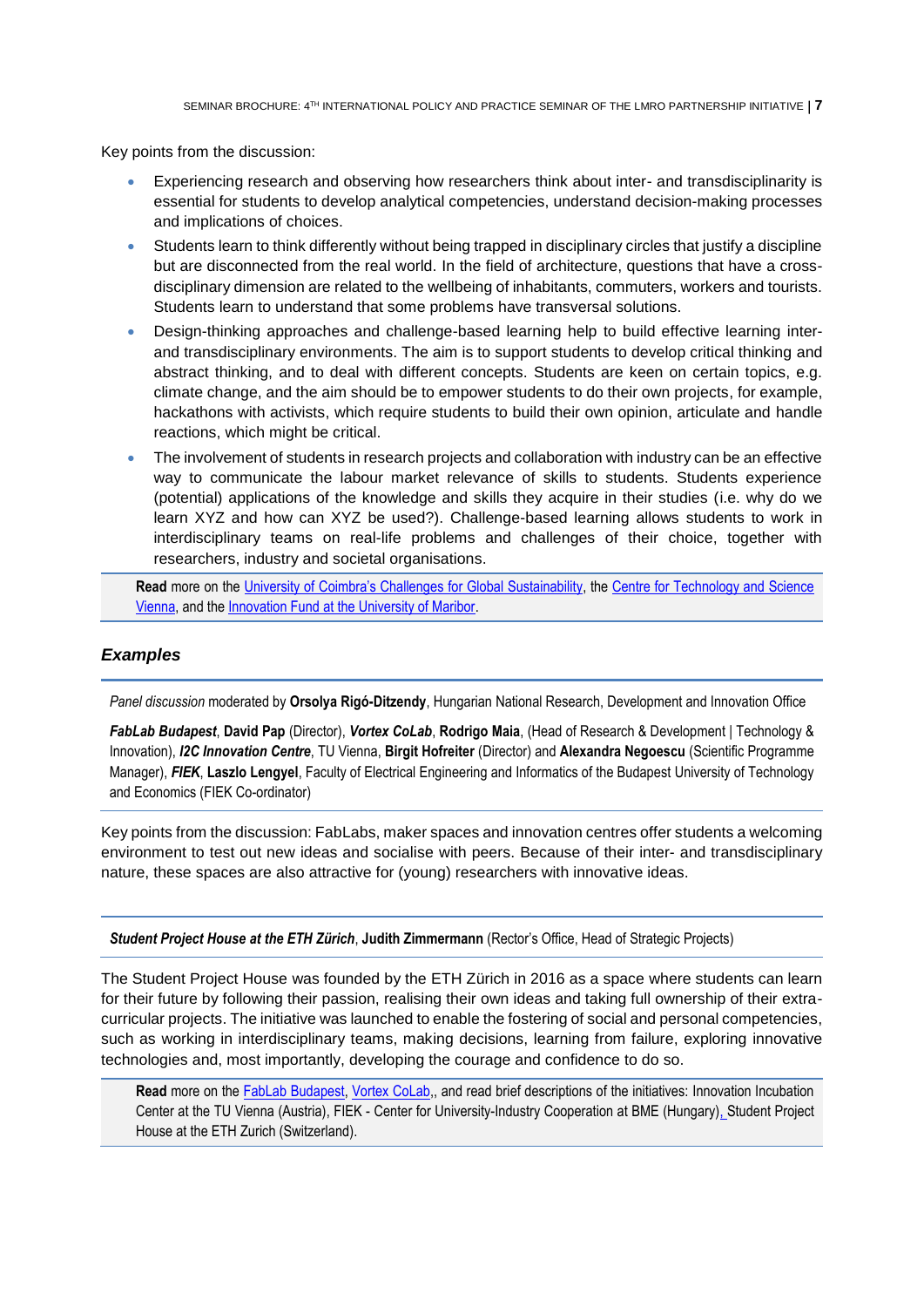## <span id="page-7-0"></span>**Integrating labour market relevant inter- and transdisciplinarity into curricula**

The session explored the following questions:

- What processes and actors may facilitate the integration of inter- and transdisciplinarity into curricula?
- How to develop transferable skills in doctoral degree programmes and how to raise doctoral candidates' awareness for research careers outside academia?

## <span id="page-7-1"></span>*FacilitatIng the integration of inter- and transdisciplinarity into curricula*

*Panel discussion* moderated by **Martina Merz**, Vice-Rector for Research at the University of Klagenfurt

- [Innorenew research centre,](https://innorenew.eu/) **Andreja Kutnar**, University of Primorska
- [EUtopia,](https://eutopia-university.eu/) **Tanja Dmitrovic**, University of Ljubljana

Key points from the discussion:

- Interdisciplinary research and transdisciplinary research come with the promise that they provide particularly creative and multifaceted research processes which have the potential to generate highly innovative and socially relevant results to the benefit of both science and society as a whole
- Skills related to inter- and transdisciplinary research are around specific expertise in scientific problem solving in important areas of innovation, and are a valuable asset for future employment. While employers may call for more interdisciplinary skills, interdisciplinary study programmes may face difficulties in gaining labour market recognition. This requires careful assessment of graduates' labour market prospects and outcomes.
- Inter- and transdisciplinarity should not become an elite approach. Attention is needed to raise interest among all students, to integrate students that are not among the top performers and students with different levels of previous knowledge.
- PhDs are very important for the sustainability of inter- and transdisciplinarity. They are the future teaching staff in higher education.

**Read** more on the [Innorenew research centre](https://innorenew.eu/) and [EUtopia.](https://eutopia-university.eu/)

## <span id="page-7-2"></span>*Examples*

- *IPVC Inclusive School*, interdisciplinary challenge-based learning in the Instituto Politecnico de Viana do Castelo, **Ana Teresa Ferreira Oliveira** (Gender Equality Commission Co-ordinator, Inclusive School Programme Coordinator)
- *Extension programme "Digital Competence"* at TU Vienna, **Christian Huemer** (Dean of Academic Affairs of Business Informatics)
- "*Market Project*" in the PhD pharmacy programme at the University of Ljubljana, **Borut Božič**, (Programme Council of the Interdisciplinary Doctoral Degree Programmes in Biomedicine)
- *Hungarian Startup University Programme*, **Krisztián Kölkedi**, Express Innovation Agency (Deputy CEO)
- Design and implementation of new degree programmes:
	- *New Master of Law (LLM)* at the University of Klagenfurt, **Michael Pfeifer** (Programme Director)
	- *NaWi-Tech BSc programme* at the Johannes Kepler University Linz, **Oliver Brüggemann** (Programme Co-ordinator)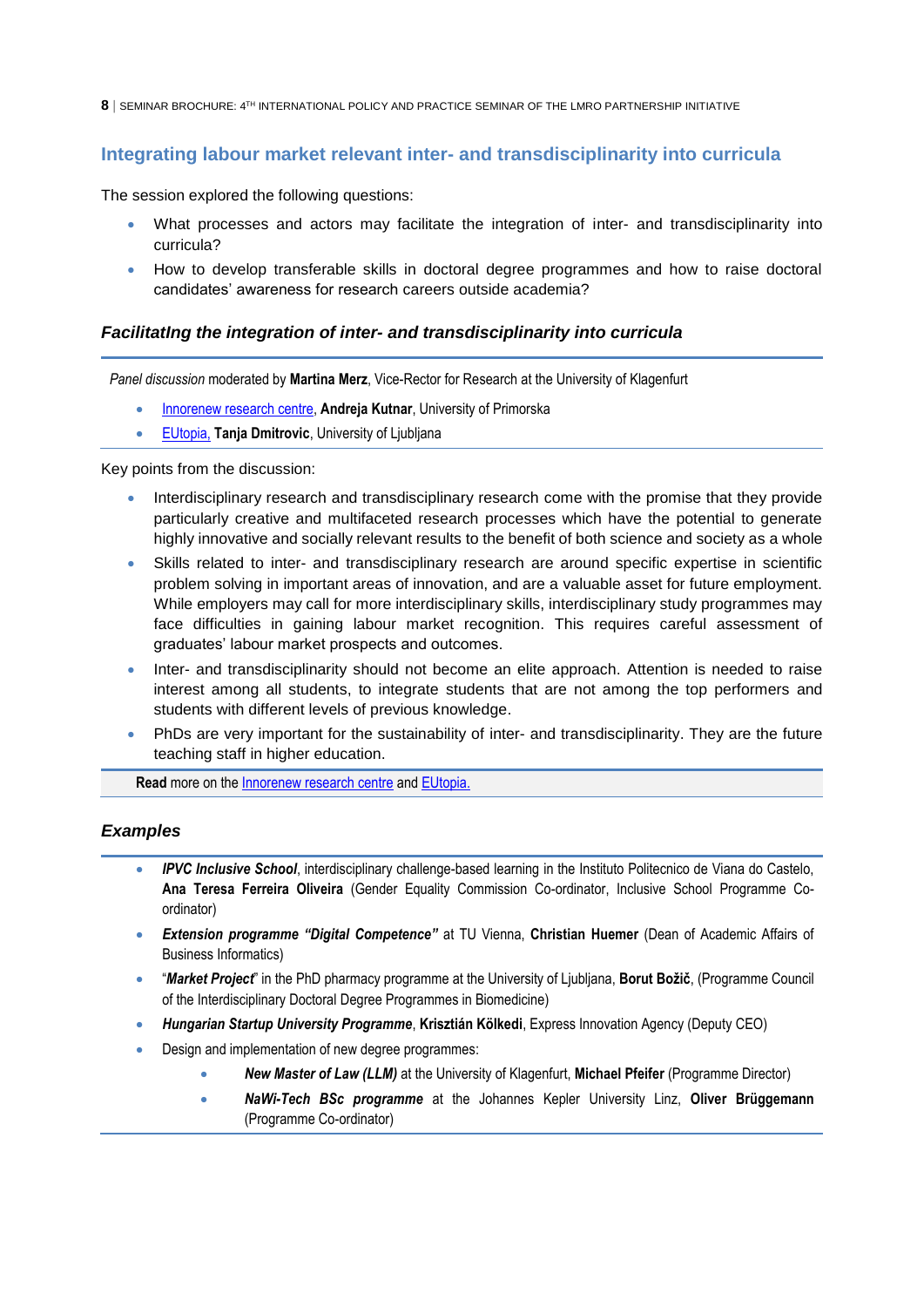The **IPVC Inclusive School** organises service learning that involves students through interdisciplinary teams in a participatory research setting. The aim is to bridge theory and practice by solving real-life problems in the local community. Students gain valuable skills in project management, communication and leadership and academic staff receives ideas and inputs for their research and teaching. The project has been very successful in enhancing student engagement and mitigating attrition from study programmes.

The **Extension programme "Digital Competence** allows students in bachelor's and master's programmes to add the "Digital Competence" extension to their study programme irrespective of the subject they are studying. Students can choose what is relevant to their interests (e.g. Fields of Application of Digitalisation (9 ECTS), Fundamentals of Digitalisation (7 ECTS), Fundamentals of Computer science (14 ECTS)). The programme is now in its third cycle (with 150-250 students in each cycle).

The "**Market Project**" in the PhD pharmacy programme allows doctoral students to develop business skills. Participating have four mentors for the project: two in the company (many of whom are alumni) and two in the university. There are two mentors in the company as the head of department is always involved. This has also been important for management buy-in to the project which has been running for several years. For doctoral students the double mentoring helps them to observe and experience project management and leadership perspectives at the same time.

The **Hungarian Startup University Programme** is a two-semester e-learning course designed to promote entrepreneurship. During the first semester, students will master the theoretical curriculum. If they have a successful idea or are part of a successful project team, they will participate in a practice-oriented, experience-based second semester, benefitting from a scholarship that allows them to focus on their project while studying.

The **new Master of Law** is a co-operation between the University of Klagenfurt and the University of Vienna, to enable graduates to work in all classical legal professions (lawyers, notaries, judges, public prosecutors etc). Graduates of the previous programme, a degree in business administration and law, did not have the requirements to work in classical legal professions. Many bachelor's graduates left Klagenfurt to study law at other Austrian universities.

The **NaWi-Tec BSc programme** (Fundamentals of Natural Sciences for Technology) consists of courses in chemistry, mathematics and physics, allowing students to build a solid foundation in these three subject areas. The first four semesters will give students an opportunity to explore these disciplines in detail before they specialise in one area during the fifth and sixth semesters of the programme. Graduates are welleducated and highly qualified to pursue a variety of professional careers, particularly those requiring interdisciplinary skills.

**Read** brief descriptions of the initiatives[: IPVC Inclusive School](#page-15-0) (Portugal); [Extension programme "Digital Competence"](#page-16-0) at [the TU Vienna \(Austria\);](#page-16-0) "Market project" in the PhD [in Pharmacy, University of Ljubljana \(Slovenia\);](#page-20-0) [Hungarian Startup](#page-24-0)  [University Programme \(Hungary\);](#page-24-0) [New Master of Law \(LLM\) at the University of Klagenfurt](#page-18-0) (Austria); [NaWi-Tec BSc](#page-19-0)  programme [at the Johannes Kepler University Linz](#page-19-0) (Austria):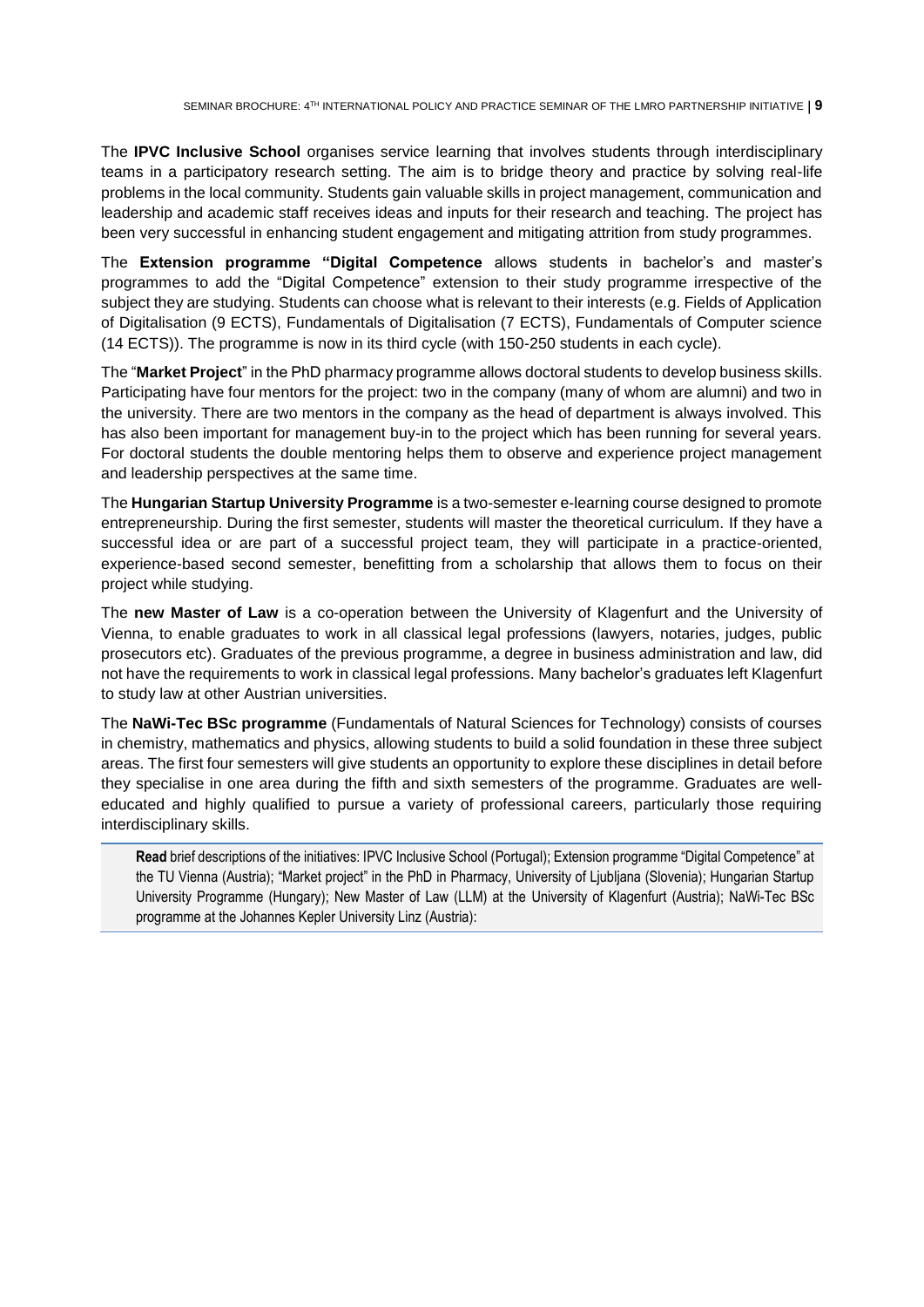## <span id="page-9-0"></span>*Raising awareness of doctoral candidates for research careers outside academia*

*Interview:* **Haneen Atallah**, European Council of Doctoral Candidates and Junior Researchers (External Communication Coordinator and member of the Association of Hungarian PhD and DLA Candidates, DOSZ) interviewed **Lucas Zinner**, University of Vienna (Head of Research Services, Technology Transfer and Career Development including Doctoral Education, Founder of PRIDE Network Association for Professionals in Doctoral Education)

Key points:

- Transferable skills training has become increasingly demanded by doctoral students and accepted by supervisors as a necessary component of doctoral degree education. The challenge is to identify skills demand outside of academia and public sector research as there is a lack of information on the non-academic labour market for doctoral degree holders.
- PhD candidates must be trained to articulate and signal their skills. For example, 'teaching' is not a high-demand skill, but communication and coaching are, and both are developed through teaching. Part of this is also for students to understand how their skills match with the skills required in a job vacancy and 'translate' accordingly.

## <span id="page-9-1"></span>*Examples*

- **DocEnhance project**
- *Transferable skills programme for doctoral students* at the University of Graz, **Corinne von der Hellen** (Programme Co-ordinator)
- *PDEng Bootcamp* at the TU Eindhoven, **Gert Guri**, (Coordinator of Entrepreneurial Learning)

**DocEnhance** is a project funded by the European Commission for the period 2020-22 that seeks to achieve the development of courses for transferable skills, and their integration into doctoral degree programmes. The DocEnhance career tracking survey includes 60-70 questions divided into eight sections (doctoral education, skills, transition to first/next employment, employment and career-related experience, inter-sectoral and geographical mobility, and demographic details). The international consortium includes 18 universities across Europe and one African university.

The **transferable skills programme for doctoral students at the University of Graz** was designed based on the Salzburg II recommendations for doctoral education. The programme is constantly evaluated by the participants and adapted to new requirements. The programme has made doctoral training more visible both inside and outside the University of Graz: the staff is involved in strategic decisions and doctoral candidates are more aware of the importance of transferable skills development.

The **PDEng Bootcamp** involves no lectures, but studio-style group work and personal and team development. The set-up is in the form of a "pressure cooker", where students will learn to deal with all kinds of uncertainties that are related to working with real-life challenges in an interdisciplinary team. Several workshops are offered to help students with their hands-on activity rather than providing an overall theoretical overview. Students reflect daily on their development. Teams present and discuss their intermediary results and get feedback from peers and the coach. In coaching sessions, teams also receive individual feedback to help them direct and structure their own development and achievements. Participants are stimulated to take responsibility for their own learning path.

**Read** more on the career tracking survey and the survey results on [Docenhance.eu;](https://docenhance.eu/) and brief descriptions of the initiatives: [Transferable skills programme for PhD candidates, University of Graz](#page-22-0) (Austria); [PDEng Bootcamp TU/e Eindhoven](#page-26-0)  [\(Netherlands\).](#page-26-0)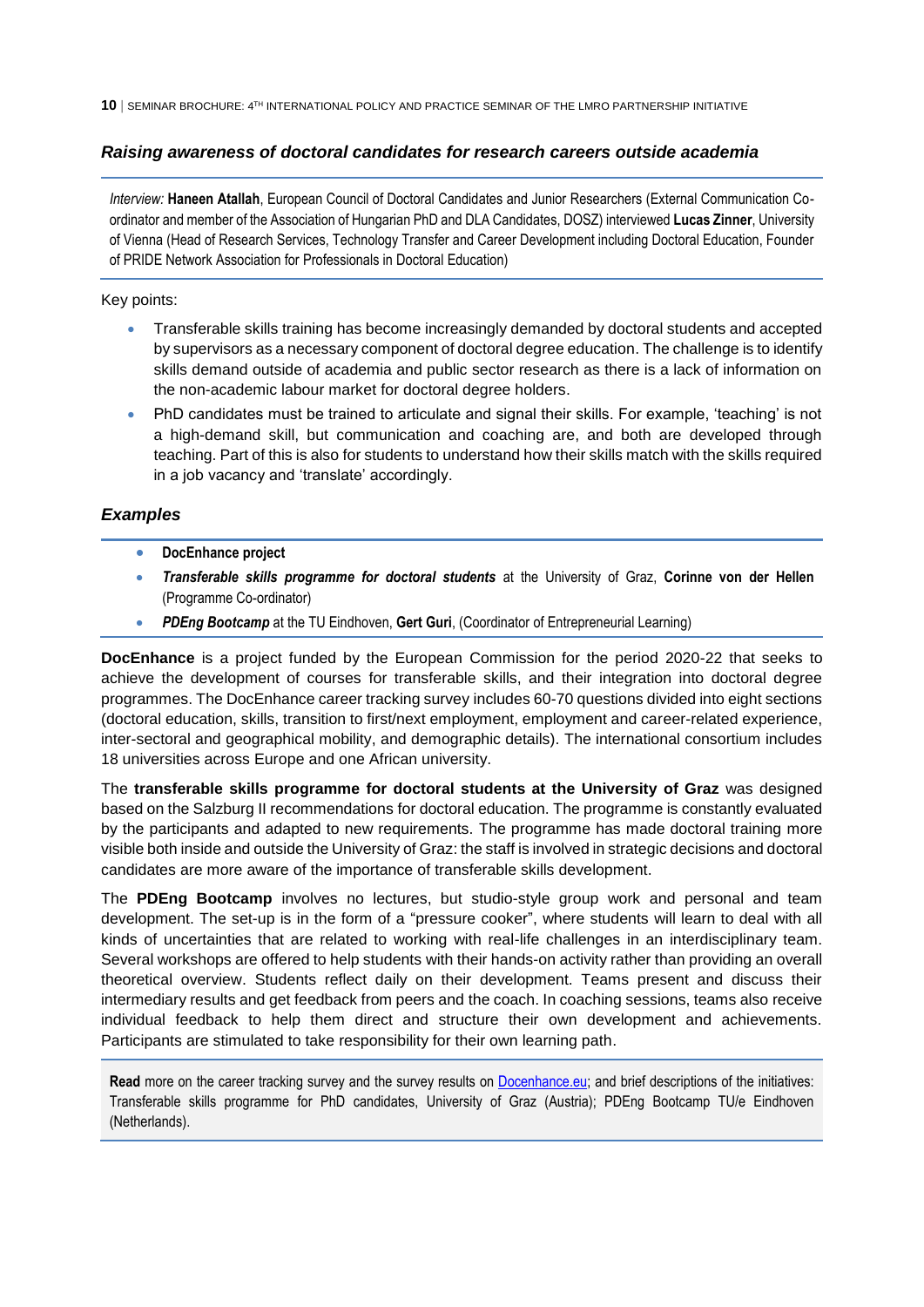# <span id="page-10-0"></span>**Brief description of the initiatives**

**The brief descriptions of the initiatives have been provided and drafted by the relevant organisations themselves and have not been edited or amended by the OECD. Any questions relating to the initiatives should be addressed to the contact provided.**

## <span id="page-10-1"></span>**Innovation Incubation Center at the TU Vienna (Austria)**

| Key facts about the initiative                            |                              |  |
|-----------------------------------------------------------|------------------------------|--|
| Country                                                   | Austria                      |  |
| Name of the initiative (in English/in the local language) | Innovation Incubation Center |  |
| Website (if available)                                    | https://i2c.tuwien.ac.at/    |  |
| Name of organisation implementing the initiative          | <b>TU Vienna</b>             |  |
| Year it started and ended/is expected to end              | $2012 -$ to date             |  |
| Contact                                                   | office@i2c.tuwien.ac.at      |  |
|                                                           |                              |  |

#### **Short summary of the initiative**

The TU Wien Innovation Incubation Center (i²c) is the Competence Center for Entrepreneurship and Innovation at TU Wien. Together with the Research and Transfer Support Service Unit, we aim for a visible and sustainable support of university spinoffs, empowering breakthroughs developed at TU Wien reach society. Our mission is to create tomorrow's high performers by instilling an entrepreneurial mindset among TU Wien students and scientists. i²c facilitates an entrepreneurial ecosystem by offering top-quality lifelong education and coaching for acquiring business competencies to students and the scientific personnel of the university. Our various programs aim to support not only intertwining technical and entrepreneurial education but also supporting innovative founder teams along the whole value chain: from ideation to implementation and market entry.

#### **Why was the initiative launched?**

The initiative was launched in 2012 starting with the implementation of a supplementary curriculum on innovation on top of regular studies with the aim to equip students and scientists from the Faculty of Informatics with a different set of skills needed in today´s society. By complementing their technical expertise with an entrepreneurial education, we arm our students, scientists, and engineers with the skillsets needed to tackle big problems that require new approaches to problem-solving along scientific approaches. This Extended Study on Innovation has been introduced also as a means to attract global talent. The program was not only introducing entrepreneurial education on top of technical education, but as well through its interdisciplinarity approach was bringing together bachelor, master, and Ph.D. students from various programs under the umbrella of the Faculty of Informatics.

Since then, our program portfolio has expanded extensively and the initiative has been rolled out cross-faculty-wide. In 2015 the Innovation Incubation Center was implemented as an organizational unit of the vice rectorate on research and innovation.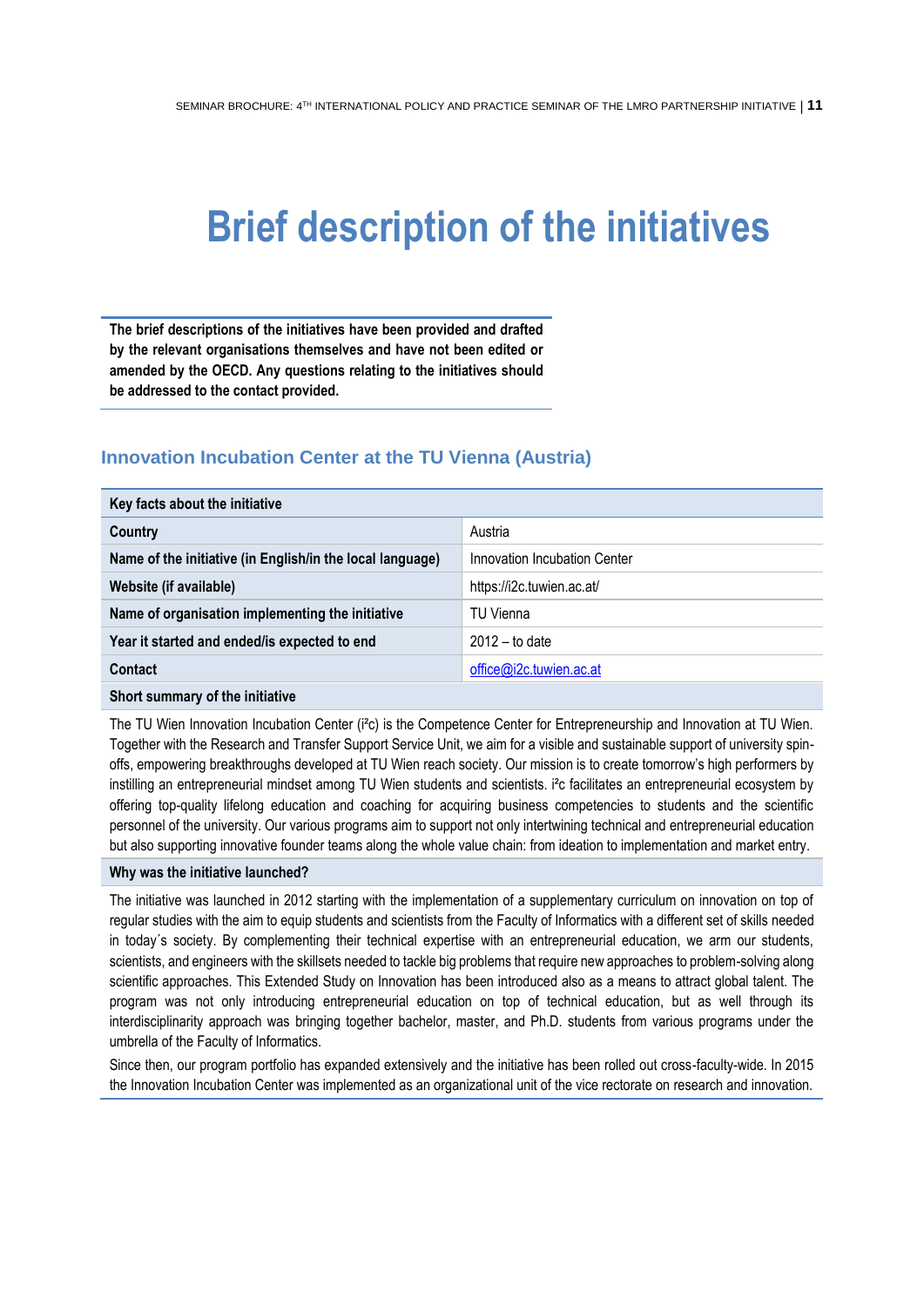#### **What are key achievements?**

The TUW Innovation Incubation Center has been the first university in Austria to develop a trans-disciplinary, selection-based supplementary curriculum on innovation for students, positioning TUW as a role model educational program not only locally but as well internationally. 178 students underwent the Extended Studies on Innovation since its creation, generating 41 startups and 56 innovation-management and product development-related professionals. 43% of the participants in the program have an international background and some of them have opted to study at TU Wien due to this curriculum. From an early stage, we realized that our academic personnel required as well access to entrepreneurial education and initiated for the first time in Austria the 'Entrepreneurship for scientists' workshops series for our scientific personnel.

In 2015, i<sup>2</sup>c's outstanding activities in building up an entrepreneurial ecosystem at TU Wien were recognized at the local level through the Chamber of Commerce Award.

Although initially designed for the Faculty of Informatics, the center rolled out its programs cross-university in 2015 becoming a service unit within the RTI Support (Research, Technology, Innovation) directly assigned to the Vice-rector for Research and Innovation. Today, the center offers a curriculum on innovation for students and 8 additional programs for the scientific personnel ranging from workshops and bootcamps to mentoring and coaching, a scholarship for PhDs with high potential research results and an incubation program. We have been invited for presenting our formats and learnings at various universities both locally, at the European level as well as internationally.

The ''European Enterprise Award for Investing in Entrepreneurial Skills'' was awarded in 2018 to the TU Wien Innovation Incubation Center for its outstanding results with the i²c STARTacademy program. Th format was launched in 2015 being the first initiative of this kind in Austria. The format consists of a boot camp that offers three days of intensive training and support for scientists to assess the market potential of their research results. 10 teams are assisted by 65+ domain-specific mentors and 10+ lecturers to evaluate the teams' projects market opportunities. At the end of the bootcamp, the teams have the chance to present their technology and business concept to representatives from the industry and investors at the TU Wien Innovation Summit. Since 2015, 62 projects (139 scientists) took part in the bootcamp generating 37 Spin-offs (founded and in founding) that brought 130+ employment places in the local ecosystem.

The TU Wien Innovation Incubation Center has also developed a very successful and unique incubation program focusing on transitioning research results to the market capable of supporting projects coming from all departments of the university using a personalized and individualized approach. The program has supported already 23 alumni and currently actively supporting 8 spin-offs and start-ups in the program. These spin-offs have brought to the market over 34 products and raised in 2021 alone € 39M+ in public funding and investments, receiving as well 27 awards and nominations. 8 additional teams have joined our program in September 2021. Among all the i<sup>2</sup>c founders from our incubation program, we have a share of female founders of 21% (above the Austrian average of 18%) and 46% of our start-ups have at least one female co-founder (way above the Austrian average of 35%). 58% of our start-ups have at least one non-Austrian co-founder and all our programs are in English to embrace the multiculturality of the founders and students we are working with.

#### **What do you think were the key success factors?**

Our core asset is our dedicated female-led team. Our visionary team members possess a good understanding of both the university and the local entrepreneurial ecosystem and are able to design and run formats that allow the engagement of a wide array of stakeholders. The supportive local ecosystem has had as well an important role in the success of our programs. Due to this, we were able to implement an entrepreneurial ecosystem within the university focusing on the early stages of transferring breakthrough technologies into the market that were complemented by public funding support and additional programs for the later stages of spin-off growth from the ecosystem.

All programs run by the i<sup>2</sup>c are subject to an intensive feedback loop with the participants engaged in the formats, allowing us a very good understanding of the challenges technical people face in the first years of running their start-ups. Fast, incremental changes in our programs allowed us to develop formats that provide a structured approach to building the business side to scientists from TU Wien.

Another important success factor is our network of alumni. The TUW i<sup>2</sup>ncubator alumni are actively involved in the programs offered to the founders at the beginning of the road through mentoring and coaching. The possibility to exchange knowledge with people who have been where you are now has become one of many cornerstones of our incubation program.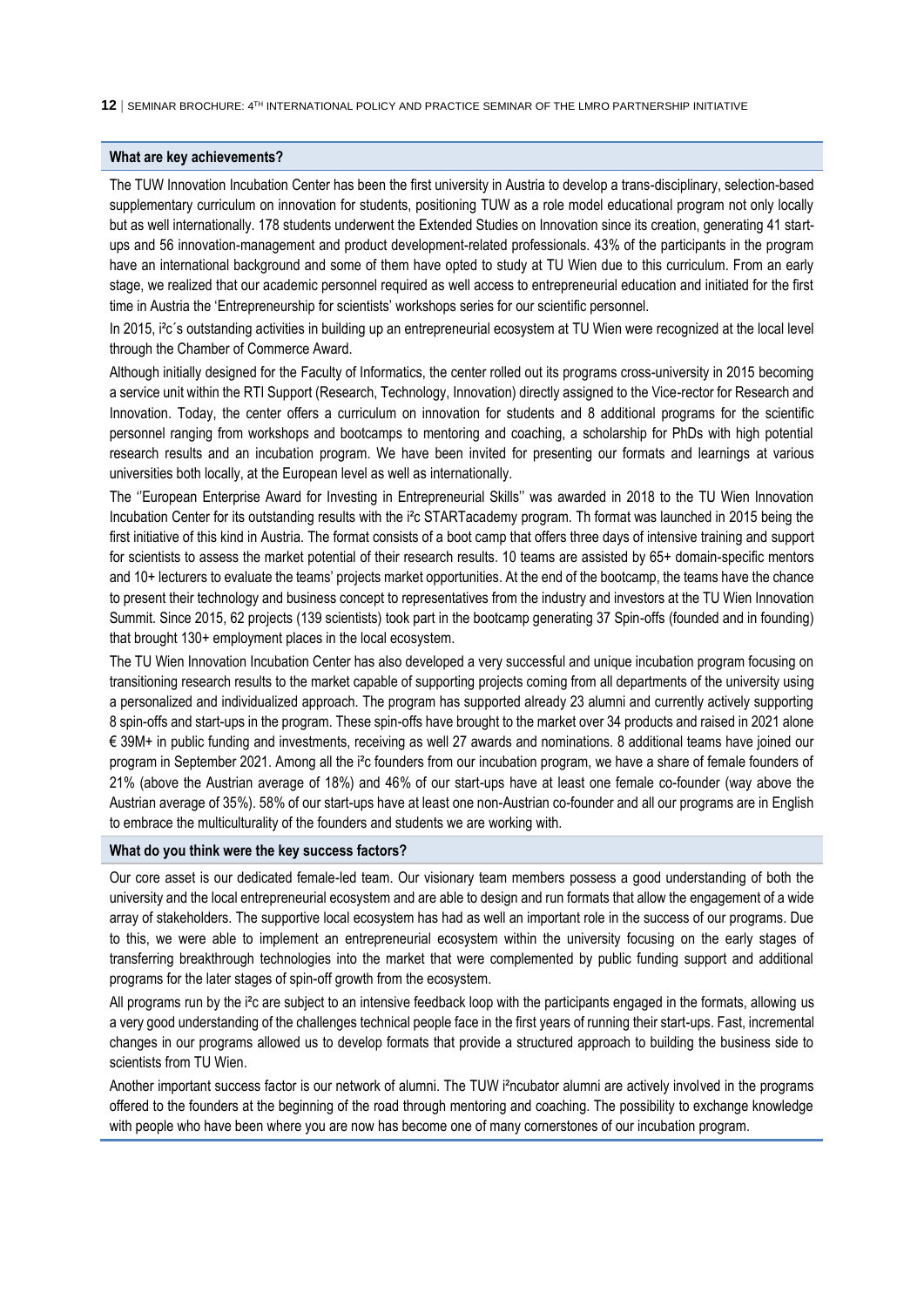#### **What do you think were the barriers?**

Misconceptions about the usefulness and applicability of an entrepreneurial mindset in the context of a university have been an important barrier we had to overcome. Changing mindsets is a lengthy and challenging process and we are constantly raising awareness about the power and benefits of open innovation and the importance of bringing breakthroughs to society. Our small but very efficient team has done an extraordinary job at maximizing impact considering the limited resources at our disposal.

#### **If you were to start again, what would you do differently?**

Our initial approach was to understand the needs of the students and scientists, implement pilot projects and generate programs that focus on lifelong entrepreneurial learning to complement technical education. Our learning is that this bottomup approach requires strong support from top levels from an early stage and sometimes even requires educating the ecosystem about the different needs founders bringing research to the market have. A research outcome is not a product and the time to market can be lengthy.

## **Did national policies/programmes/funding support the initiation/implementation/development of the initiative? If so, how?**

The TU Wien Innovation Incubation Center was initially funded through a MINT grant and has received additional financial support through grants given by local initiatives like the Vienna Business Agency and the Austria Wirtschaftsservice. The aws Jump STARTgrant received in 2015 enabled us to set up our incubation program so we can establish innovative and technology-focused companies or businesses ideas faster on the market.

#### **Do you have plans to further develop the initiative? If so, what are they?**

We are constantly working on improving and developing formats for the students and employees of TU Wien. We plan to launch in the winter semester a series of courses for Ph.D. students on innovation management and how to transfer innovations into products. We believe it is important that we not only further support the skillset development of our students and make sure we have well-prepared CTOs, product and innovation managers in the ecosystem but as well present alternative career paths for them. We are also working on new formats to actively engage citizens, the industry, start-ups, and spin-offs to work together on tackling society´s challenges. The need for TU Wien´s Innovation Campus is stronger than ever in order to tackle the full potential 26 000 + students and 4 000+ scientific personnel bring. There is a dire need for access to lab spaces and a maker space for facilitating collaboration among stakeholders and strengthening the innovative ecosystem of TU Wien.

## <span id="page-12-0"></span>**FIEK - Center for University-Industry Cooperation at BME (Hungary)**

| Key facts about the initiative                            |                                                                                               |  |
|-----------------------------------------------------------|-----------------------------------------------------------------------------------------------|--|
| Country                                                   | Hungary                                                                                       |  |
| Name of the initiative (in English/in the local language) | Center for University-Industry Cooperation / Felsőoktatási és<br>Ipari Együttműködési Központ |  |
| Website (if available)                                    | www.fiek.bme.hu                                                                               |  |
| Name of organisation implementing the initiative          | Budapest University of Technology and Economics                                               |  |
| Year it started and ended/is expected to end              | 2017                                                                                          |  |
| Contact                                                   | fiek@bme.hu                                                                                   |  |
| Short summary of the initiative                           |                                                                                               |  |

The Center for University-Industry Cooperation and Industrial Cooperation (BME FIEK) organizes, coordinates and strengthens the University's innovation activities. It manages the various areas of industry-university relations:

• Research and development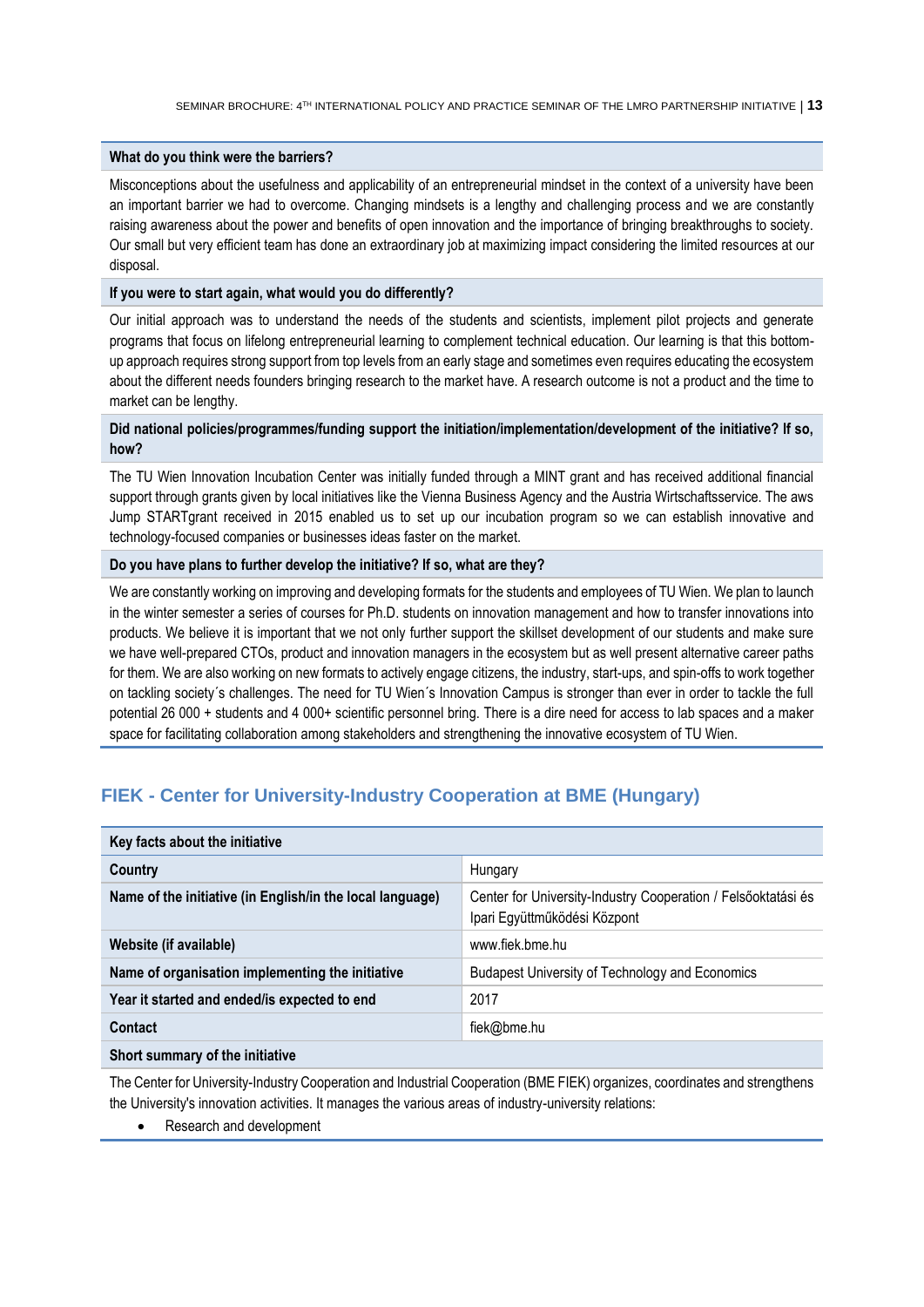- Knowledge transfer
- Intellectual property management
- Incubation
- Developing the partner network
- International relations

#### **Why was the initiative launched?**

BME FIEK is a faculty-level organization of the University.

We work on to

- 1. Strengthen the uniformity of the university.
- 2. Strengthen the culture of cooperative activities between the faculties.
- 3. Directly connect the industrial needs and university capabilities.

WHY we do it?, what motivates/inspires us?: to provide the framework (service, administration, team) to build TRUST between the faculties and between the industry (companies, SMEs) and university.

We believe in a win-win model, where projects involve industrial engineers, university researchers and students to work together

We develop the cooperation of the industry and university and speed up the utilization of research results

#### **What are key achievements?**

#### **Short-term impacts:**

- 1. Daily cooperation between the University and industrial partners
- 2. Good understanding and up to date map of industrial needs
- 3. Proactive behavior of R&D teams
- 4. Proof of Concept projects established based on industrial needs and realized in a cooperative way
- 5. Patents, use cases for intellectual property utilization, new startup and spin-off companies
- 6. IMPACT to strengthen practical education
- 7. flexible incubation services

## **Long-term impacts:**

- 1. Novel culture and quality in the university-industry cooperation
- 2. The vision is to offer R&D Competence and Capacity as a Service

**What do you think were the key success factors?**

**What do you think were the barriers?**

**If you were to start again, what would you do differently?**

**Did national policies/programmes/funding support the initiation/implementation/development of the initiative? If so, how?**

**Do you have plans to further develop the initiative? If so, what are they?**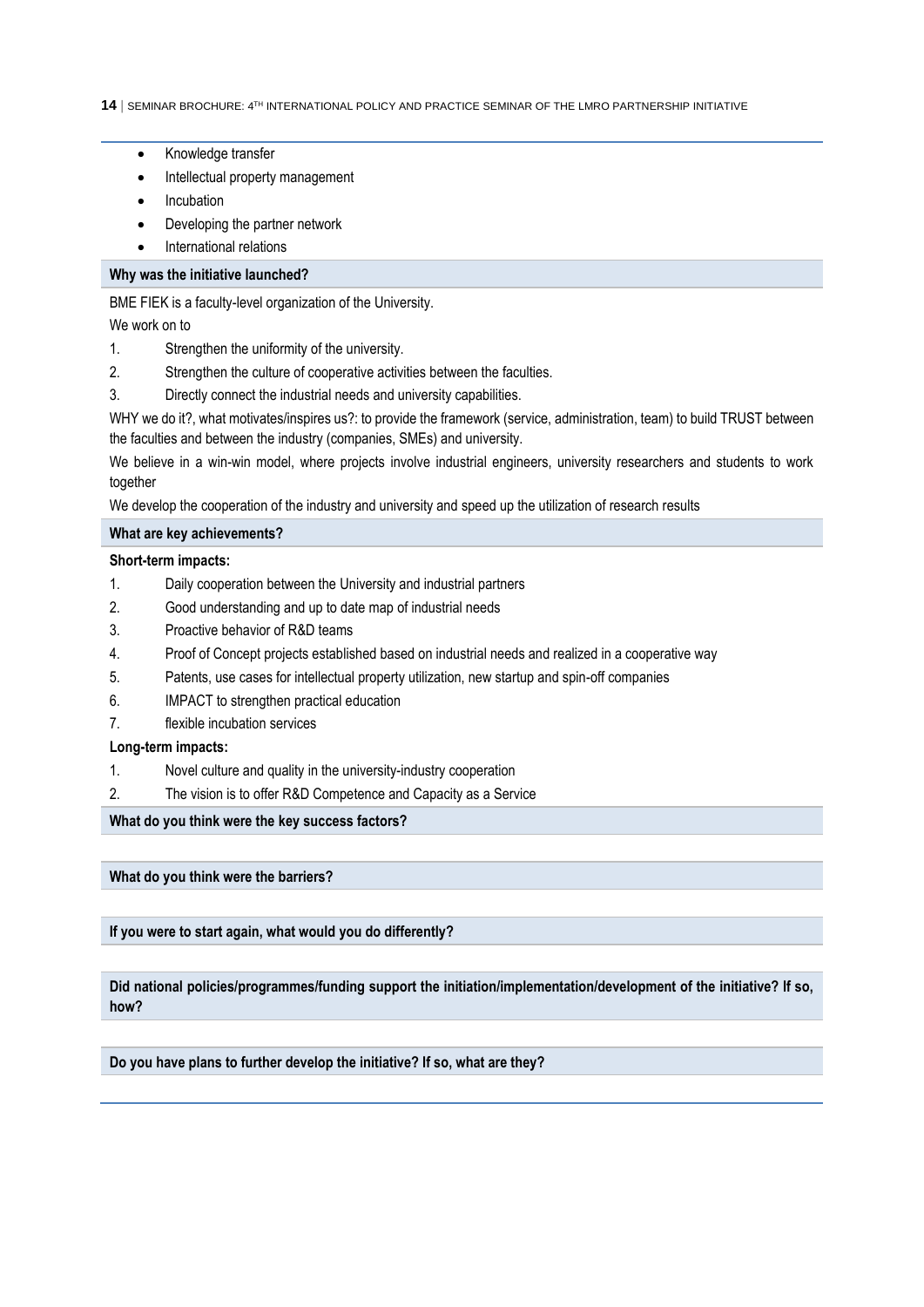## <span id="page-14-0"></span>**Student Project House at the ETH Zurich (Switzerland)**

| Key facts about the initiative                            |                                                |  |
|-----------------------------------------------------------|------------------------------------------------|--|
| Country                                                   | Switzerland                                    |  |
| Name of the initiative (in English/in the local language) | <b>Student Project House</b>                   |  |
| Website (if available)                                    | www.sph.ethz.ch                                |  |
| Name of organisation implementing the initiative          | ETH Zurich                                     |  |
| Year it started and ended/is expected to end              | 2016                                           |  |
| Contact                                                   | Judith Zimmermann judith.zimmermann@sl.ethz.ch |  |

#### **Short summary of the initiative**

At ETH Zurich we aim at preparing our students for a world in which the pace of change is accelerating, a world in which technology is evolving radically, and a world that needs innovative solutions to today's challenges. Future-ready graduates must not only have acquired excellent subject-specific competencies from lectures, but they must also have developed a broad set of additional competencies. Both, method-specific as well as social and personal competencies are crucial for our students to be successful professionally and for their personal wellbeing.

Such competencies must be practised early and through-out life, and what better way is there than to do so in a safe environment during one's studies? This is why ETH has founded the Student Project House in 2016. A space where students can learn for their future by following their passion, realising their own ideas, and taking full ownership of their extra-curricular projects. By turning an idea into a project, students get to know and go through the various stages of an innovation process. They start by identifying a problem that they deeply care about, develop innovative ideas to tackle the problem, and then prototype, test, and adapt their ideas based on user feedback. At the same time, they practise working in interdisciplinary teams, make decisions, learn from their failures, explore innovative technologies and, most importantly, develop the courage and confidence to do so.

#### **Why was the initiative launched?**

The initiative was launched to enable the fostering of social and personal competencies such as working in interdisciplinary teams, make decisions, learn from their failures, explore innovative technologies and, most importantly, develop the courage and confidence to do so.

#### **What are key achievements?**

Students report that they have improved various social and personal skills by turning their idea into a project. We also hosted 120 active projects in spring 2022.

#### **What do you think were the key success factors?**

Enough freedom to develop the initiative and a highly motivated team.

#### **What do you think were the barriers?**

Sometimes the needs of the initiative were not understood within the university.

#### **If you were to start again, what would you do differently?**

No

**Did national policies/programmes/funding support the initiation/implementation/development of the initiative? If so, how?**

No

**Do you have plans to further develop the initiative? If so, what are they?**

Our aim is to expand the Student Project House and offer more inspiring thematic workshops.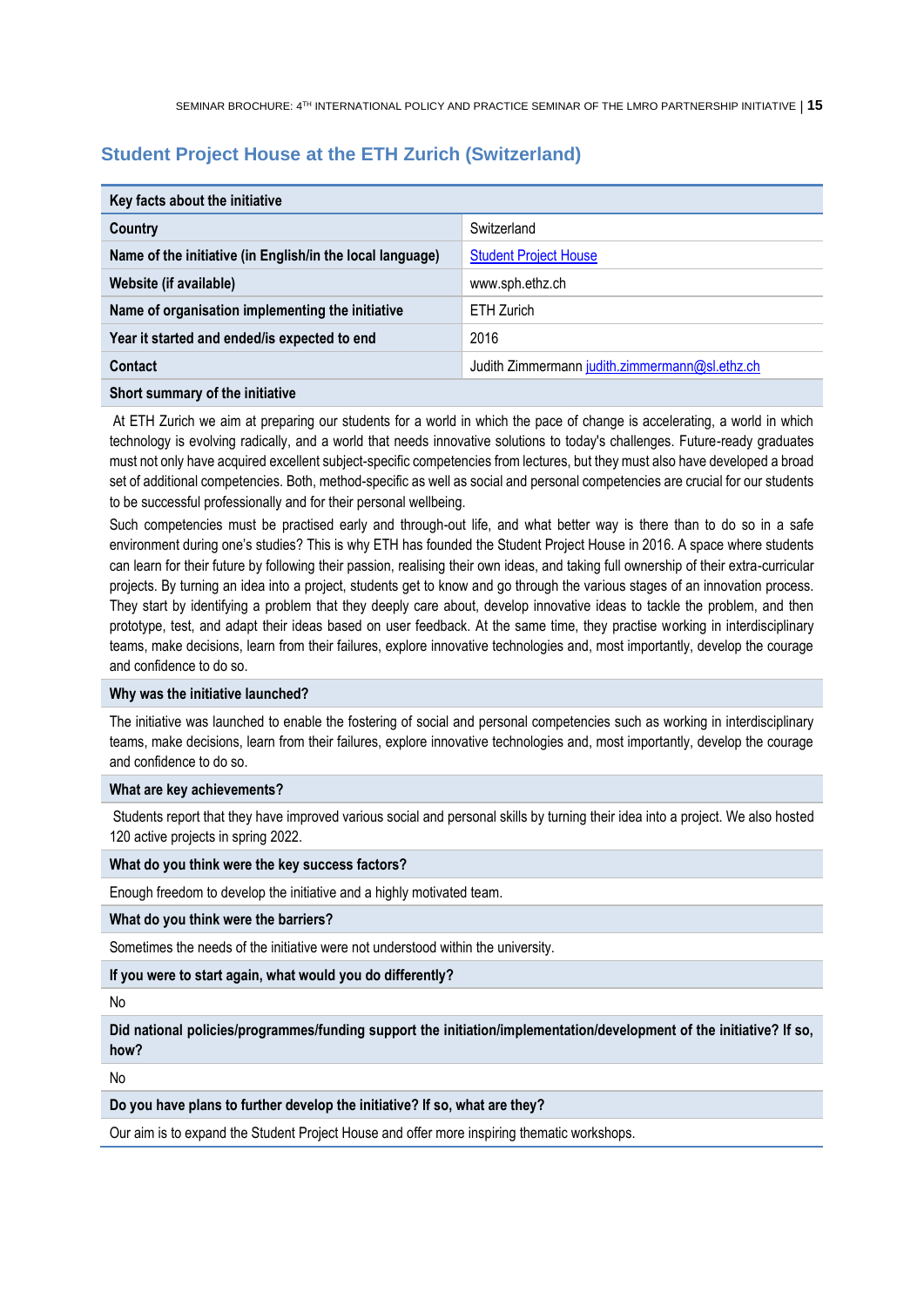#### **Any additional information**

We are also working on a new project called the Collaborative Learning Platfrom, which will be located between the regular curricula and the Student Project House.

## <span id="page-15-0"></span>**IPVC Inclusive School (Portugal)**

| Key facts about the initiative                            |                                                                                                                        |
|-----------------------------------------------------------|------------------------------------------------------------------------------------------------------------------------|
| Country                                                   | Portugal                                                                                                               |
| Name of the initiative (in English/in the local language) | IPVC Inclusive School - interdisciplinary challenge-based<br>learning in the Instituto Politecnico de Viana do Castelo |
| Website (if available)                                    | http://escolainclusiva.estg.ipvc.pt/                                                                                   |
| Name of organisation implementing the initiative          | Instituto Politécnico de Viana do Castelo                                                                              |
| Year it started and ended/is expected to end              | 9/2015 - and to be continued                                                                                           |
| Contact                                                   | Ana Teresa Oliveira escolainclusiva@estg.ipvc.pt                                                                       |
| Short summary of the initiative                           |                                                                                                                        |

The project aims to involve students and teachers in community service-learning projects. These projects are developed within courses and they intend to enhance students' motivation, engagement and reduce abandonment.

Also the project expanded IPVCs´ social ecosystem, collaboration and knowledge exchange with NGO´s, municipalities and SME´s.

The project:

- 1. identifies the partners social needs;
- 2. promotes the development of service-learning projects with teachers and students.
- 3. Delivers solutions to NGO´s, SME´s and Municipalities.

This project is particularly important given the IPVC student profile, generally with low incomes, from a mainly rural area, and it has been promoting educational success, engagement, fighting dropout and promoting employability.

#### **Why was the initiative launched?**

The project has begun in 2015 with small initiatives, but through the years it has become deeply integrated within the organization strategy, values and management processes. The activities organised within the Erasmus+ project BeyondScale <https://www.beyondscale.eu/> were relevant for the development of the initiative.

#### **What are key achievements?**

The project has produced about 60 solutions to social projects developed with 30 external social organizational stake-holders and about more than 400 students involved.

The project also won three awards on national competitions, two with funding associated that enabled to develop a formal brand and a website to disseminate the project.<http://escolainclusiva.estg.ipvc.pt/sobre/>

The initiative was integrated into the Erasmus+ project BeyondScale and has since undergone several conceptual and practical development steps for further improvement.

#### **What do you think were the key success factors?**

- Develop trust between stakeholders with transparency and communication
- Team working
- Understanding the needs of social institutions
- Monitoring social projects and community involvement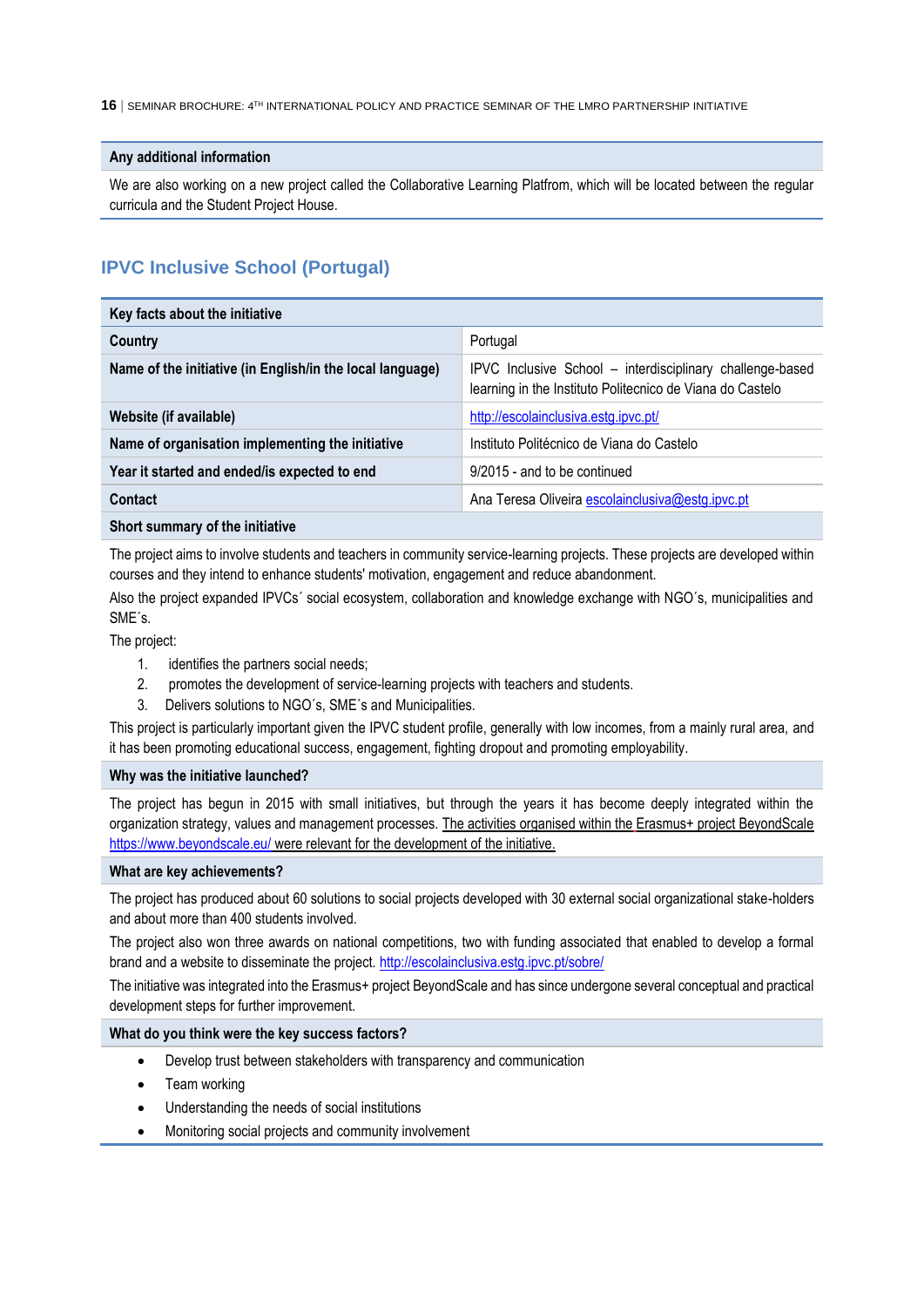- Institutional value recognition;
- Management processes: definition of an organizational structure and a modus operandi
- Internal and external benchmarking
- Problem-solving & design thinking methodologies
- IPVC Values and culture
- Presidency and School Directors formal and informal support

#### **What do you think were the barriers?**

The limited time to contact the stakeholders

- Teacher's overload
- Understanding the complexity of problems
- Receiving information in a timely manner from the NGO's

#### **If you were to start again, what would you do differently?**

The development of trust and communication would be the first thing to develop.

#### **Do you have plans to further develop the initiative? If so, what are they?**

Yes! A community of practice towards service-learning, social challenges and solutions with a very active role from academia.

The project is implemented and it will continue, however we need to further expand the project, integrating courses, students, continue to develop team training, applied research.

Given the success of the project we would like to build a community of practice that can be probably implemented in another HEIS. We integrated the European Observatory of Service-Learning in Higher Education and the BeyondScale project was helpful to determine activities that can help sustain and develop this community of practice. We have lessons to share and to learn.

## <span id="page-16-0"></span>**Extension programme "Digital Competence" at the TU Vienna (Austria)**

| Key facts about the initiative                            |                                                           |  |
|-----------------------------------------------------------|-----------------------------------------------------------|--|
| Country                                                   | Austria                                                   |  |
| Name of the initiative (in English/in the local language) | Extension programme "Digital Competence"                  |  |
| Website (if available)                                    | https://informatics.tuwien.ac.at/bachelor/digital-skills/ |  |
| Name of organisation implementing the initiative          | TU Wien (TU Vienna)                                       |  |
| Year it started and ended/is expected to end              | Start: 2020 and to be continued                           |  |
| Contact                                                   | Christian Huemer (christian.huemer@tuwien.ac.at)          |  |

#### **Short summary of the initiative**

Students at TU Wien should not only apply digital technologies, but should also be able to shape them for the future. Therefore, they should acquire all skills and competencies required by the digital transformation. This means that TU Wien offers not only digital learning, but also learning about the digital. A key enabler of this vision is the extension program Digital Competences. Since March 2020 this dedicated program is offered as an add-on to all regular bachelor studies of TU Wien.

The extension program Digital Competences consists of three compulsory modules with a total of 30 ECTS. As a prerequisite for registering this program students have to prove the positive completion of the entrance phase in the Bachelor program underlying the admission to the extension program Digital Competences or the completion of a Bachelor program at the TU Wien.

The first module (7 ECTS) - the fundamentals of digitalization - is dedicated to the definition of digitalization and digital transformation as well as its characteristics and consequences for science, technology and society. The second module (14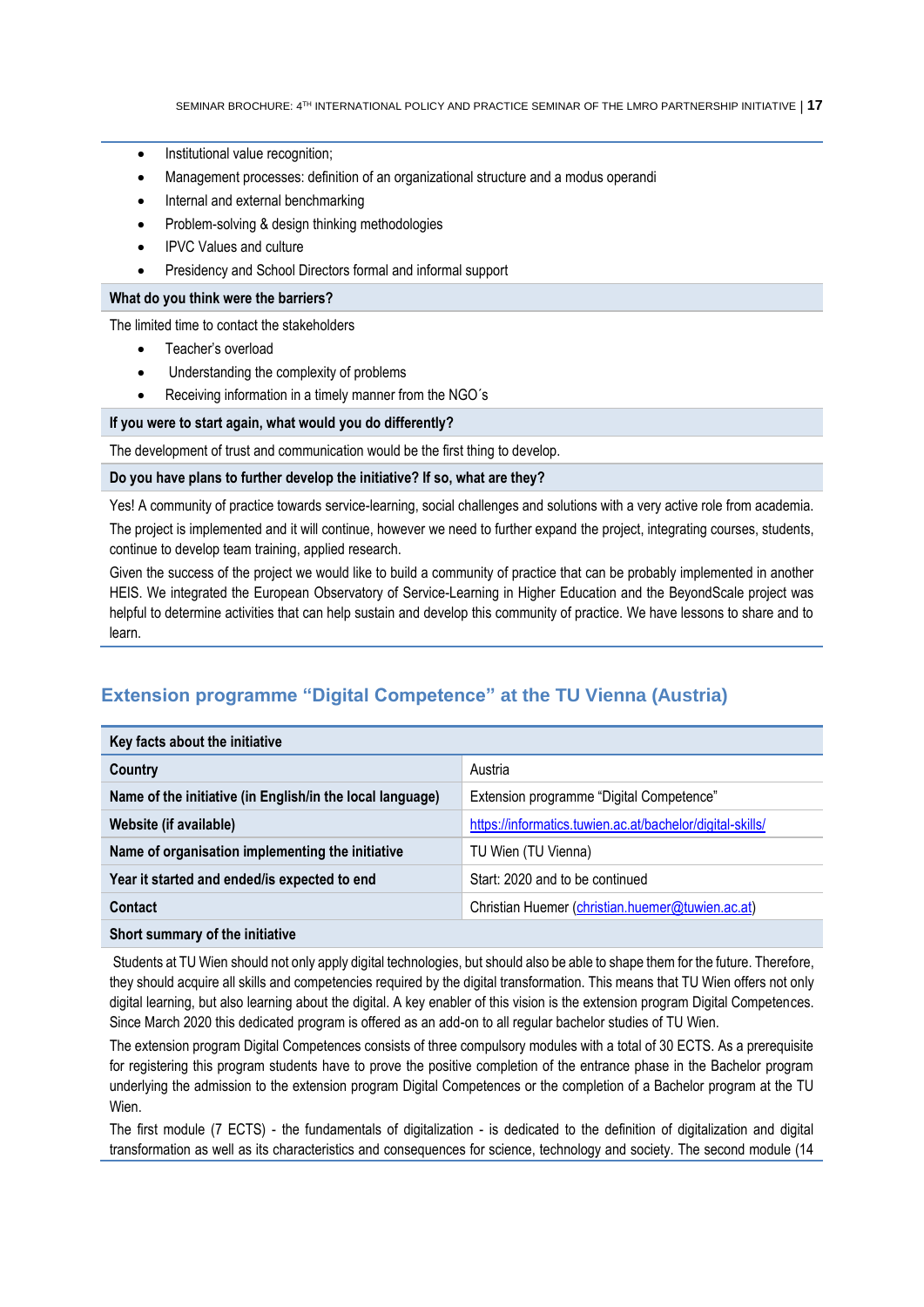ECTS) teaches fundamental concepts of computer science that serve as drivers of innovations in the field of digitalization. Students learn to (i) design and program simple algorithms, (ii) describe information systems using selected models, (iii) describe and explain the technical foundations of information systems, and (iv) analyze and visualize data. In the third module (9 ECTS), students deal with digitalization in the domain of their main studies. They should recognize the potentials of digitalization in their application area and apply the concepts of the digitalization in this area.

#### **Why was the initiative launched?**

The Austrian University Development Plan (GUEP) is a technical-strategic planning instrument of the Federal Ministry of Education, Science and Research (BMBWF) that serves the overall design of the Austrian university landscape. This plan mandates that students should not only use digital technologies as consumers, but also develop a basic understanding of how to use them creatively in a design-oriented way, how to change and develop them, and how to actively participate in corresponding innovation processes. Accordingly, each university has to develop a digital strategy on how to meet these expectations.

The digital strategy of TU Wien recognizes that students must have extensive competencies in the area of digitalization, regardless of their chosen field of study and, if necessary, the academic program has to be expanded accordingly. As a result, TU Wien added the extension program on digital competencies to its academic program.

An understanding of digitalization that addresses all types of use of computer science for the various application areas is a prerequisite for all graduates to be able to succeed in the job market. They acquire this understanding in the three modules of the extension program Digital Competencies.

#### **What are key achievements?**

The extension program complements the job profile that is pursued as a main subject in the bachelor's study. It supplements this job profile with those skills and competencies that are necessary for advancing digitalization in different domains. Graduates are thus able to assess the potential of digital transformation in their field of application. They are also able to design new future-proof systems through digital transformation in their field of application. Given these prospects, bout 200 students did start in each of the two first cycles of the extension program and the first bunch of students completed their program in summer 2021.

#### **What do you think were the key success factors?**

The importance of digitalization became more and more evident in recent years. There is a general awareness of this importance in public in general and amongst students in specific. Accordingly, there is not much need convincing students that education on digitalization increases their chances on the labor market. Accordingly, the growing importance of digitalization may be seen as both a trigger and a success factor for our initiative.

An alternative to the new extension program would have been to extend the education in digitalization in each curriculum of TU Wien. However, increasing the ECTS in one subject implicitly means decreasing the ECTS in other subjects. Experience shows that discussions on which topics will be decreased most commonly result in Irresolvable conflicts. By using the concept of an extension curriculum none of the extended curricula had to be changed and at the same time, that topic of digitalization is addressed in a reasonable scope and not only as a little add-on with very limited ECTS. Consequently, the concept of extension curricula was a key success factor to reach acceptance by the various faculties of TU Wien.

#### **What do you think were the barriers?**

Surprisingly, there were hardly any barriers in establishing the extension curriculum digital competences. There are some regulations in the Austrian university law that have a negative impact on the tuition fee of students taking the curriculum. However, this is specific to Austria and as such not worth to be discussed it in more detail in an international event.

#### **If you were to start again, what would you do differently?**

The idea of our initiative was so well received by the university management, that it only took 6 months from the idea to the official announcement of the curriculum. Needless to say, it would have been better to take a bit more time for designing the curriculum, but everyone involved was eager to start with the curriculum as soon as possible.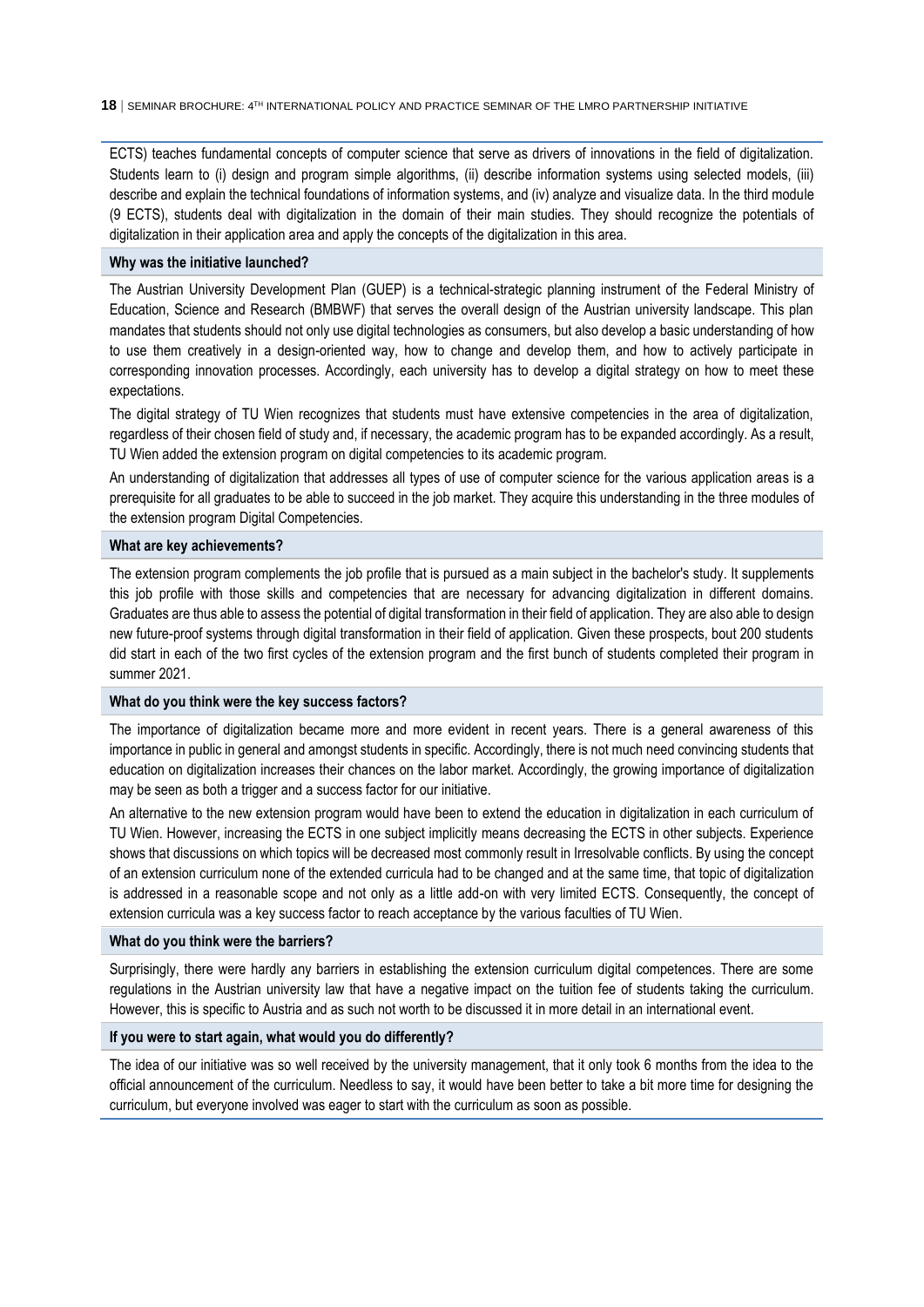#### **Did national policies/programmes/funding support the initiation/implementation/development of the initiative? If so, how?**

As mentioned above, the Austrian University Development Plan (GUEP) defined digitalization in general and educating students in digitalization of highest priority. Accordingly, the university management had to take corresponding actions. Thus, this plan may be considered as a fertilizer to our initiative.

Furthermore, it should be mentioned that the general concept of extension curricula was introduced in the Austrian University law in 2017 and the first two extension curricula started in Austria in the academic year 2018/19. The concept of extension curricula is in particular useful to teach students in cross-cutting concerns. Accordingly, this relatively new concept was a perfect match for the need to educate students of different main subjects in the field of digitalization.

#### **Do you have plans to further develop the initiative? If so, what are they?**

Given the success of the extension curriculum digital competencies extending the bachelor programs of TU Wien, we are in a very early stage of discussing a similar extension for the master programs. This extension may focus on data literacy, since it became evident that students in any subject apply more and more data-driven research methods.

## <span id="page-18-0"></span>**New Master of Law (LLM) at the University of Klagenfurt (Austria)**

| Key facts about the initiative                            |                                                         |
|-----------------------------------------------------------|---------------------------------------------------------|
| Country                                                   | Austria                                                 |
| Name of the initiative (in English/in the local language) | New Master of Law (LLM) at the University of Klagenfurt |
| Website (if available)                                    | https://www.aau.at/studien/master-wirtschaftsrecht/     |
| Name of organisation implementing the initiative          | Universität Klagenfurt und Univeristät Wien             |
| Year it started and ended/is expected to end              | Oktober 2018 -                                          |
| Contact                                                   | Michael Pfeifer (michael.pfeifer@aau.at)                |
| Short cummary of the initiative                           |                                                         |

#### **Short summary of the initiative**

The Master programme for business law is a new LLM-Master-degree by the University Klagenfurt in cooperation with the University Vienna, to enable graduates to work in all classical legal professions (lawyers, notaries, judges, public prosecutors etc)

#### **Why was the initiative launched?**

The Bachelor and Master degree in business administration and law gave graduates not the requirements to work in classical legal professions. Bachelor graduates left Klagenfurt to study law at other Austrian faculties (eg Graz, Vienna, Linz, Salzburg, Innsbruck) or went there in the first place.

#### **What are key achievements?**

The key achievements are at that this programme could start in the first place as well as it did.

#### **What do you think were the key success factors?**

Close and productive cooperation (I) within the economics faculty at the University Klagenfurt (the institute of law in Klagenfurt is part of the economics faculty); (ii) with local stakeholders (Carinthian Bar Association, Carinthian Legal Association, Carinthian Courts etc); (iii) with the Faculty of Law at the university Vienna

#### **What do you think were the barriers?**

There were hardly any barriers, as all persons involved were actively and productively working to adopt this masters programme.

#### **If you were to start again, what would you do differently?**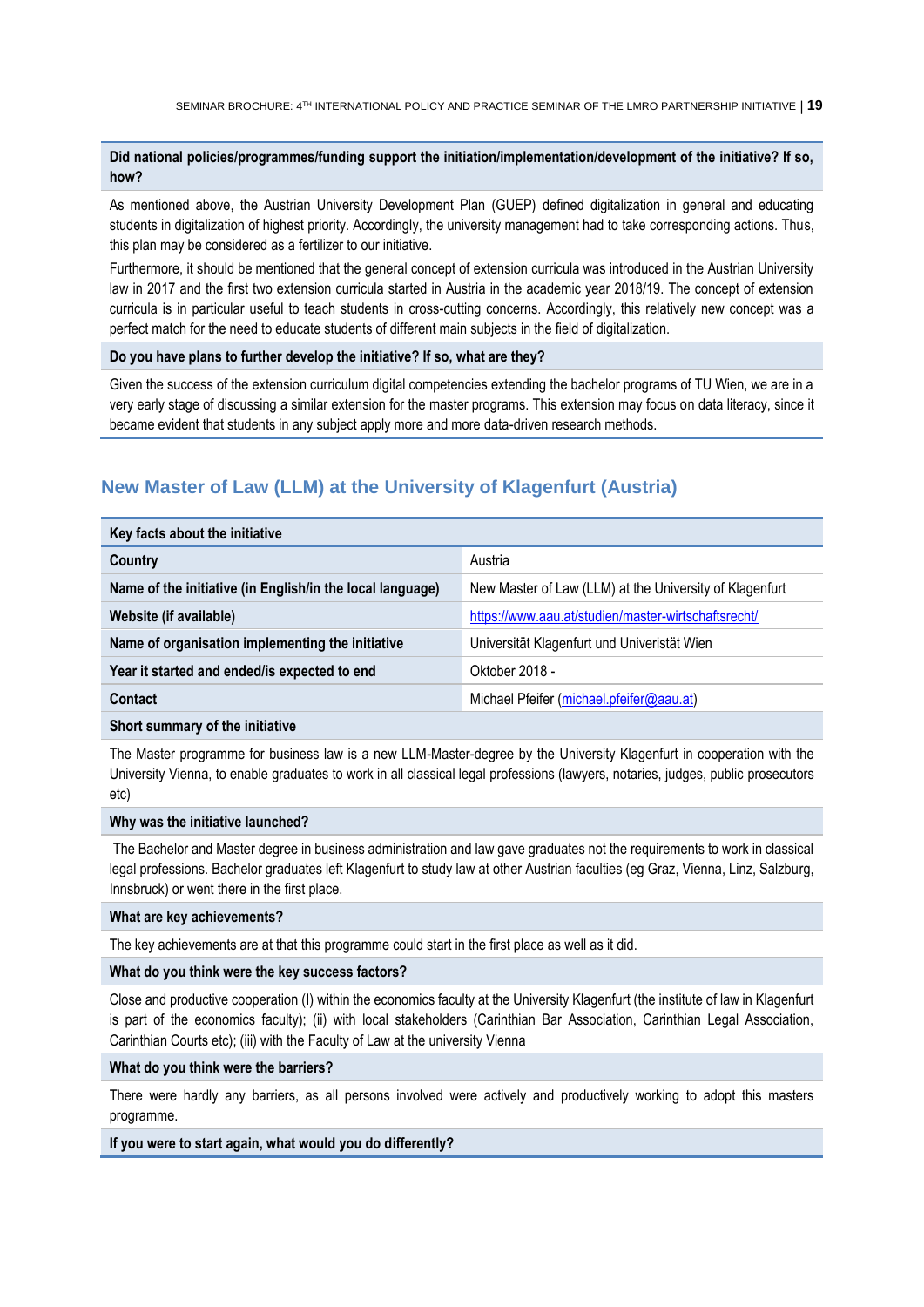## **Did national policies/programmes/funding support the initiation/implementation/development of the initiative? If so, how?**

The program was supported by the university of Klagenfurt and University of Vienna from the very start.

#### **Do you have plans to further develop the initiative? If so, what are they?**

Current plans are to increase the number of students and graduates; everything start with dissemination efforts on a local and regional level; especially dissemination on a regional level can be still improved.

## <span id="page-19-0"></span>**NaWi-Tec BSc programme at the Johannes Kepler University Linz (Austria)**

| Key facts about the initiative                            |                                                                                                                            |
|-----------------------------------------------------------|----------------------------------------------------------------------------------------------------------------------------|
| Country                                                   | Austria                                                                                                                    |
| Name of the initiative (in English/in the local language) | NAWI-TEC BSc programme                                                                                                     |
| Website (if available)                                    | https://www.jku.at/en/degree-programs/types-of-degree-<br>programs/bachelors-and-diploma-degree-programs/ba-<br>nascitech/ |
| Name of organisation implementing the initiative          | Johannes Kepler University Linz, Austria                                                                                   |
| Year it started and ended/is expected to end              | Start: October 2018, open end.                                                                                             |
| Contact                                                   | Oliver.brüggemann@jku.at                                                                                                   |
| Short summary of the initiative                           |                                                                                                                            |

## The curriculum NaWi-Tec (Fundamentals of Natural Sciences for Technology) consists of courses in chemistry, mathematics and physics, allowing to build a solid foundation in these three subject areas. The first four semesters will give students an opportunity to explore these subject areas in detail – they then specialize in one particular area during the fifth and sixth semester of the program. Graduates of this program might then continue with a Master's program in chemistry, mathematics

or physics, depending on their choice of specialization in this Bachelor's program.

The Bachelor's degree program NaWi-Tec is not only for new students at the JKU who wish to pursue an academic degree but have not yet decided on a particular subject area. Even if they wish to consciously acquire broader, scientific knowledge, NaWi-Tec is the right program for them. Graduates are well-educated and highly qualified to pursue a variety of professional careers, particularly those requiring interdisciplinary skills and the ability to think critically and assess problems. Beyond it, it is addressing pupils of high schools in their final two school years offering them to join the introductory lectures of this study program, and by that means get involved with academic thinking and life.

#### **Why was the initiative launched?**

The idea was to get more young people interested in STEM subjects, to motivate them to study at our university, and to connect to them with the university while still being at school.

#### **What are key achievements?**

1. Offering Austria's first broad bachelor's program in Fundamentals of Natural Sciences for Technology, training students in natural sciences based on a wholistic approach and preparing them for technological master's programs and technological jobs.

2. Establishing strong links with schools and attracting future students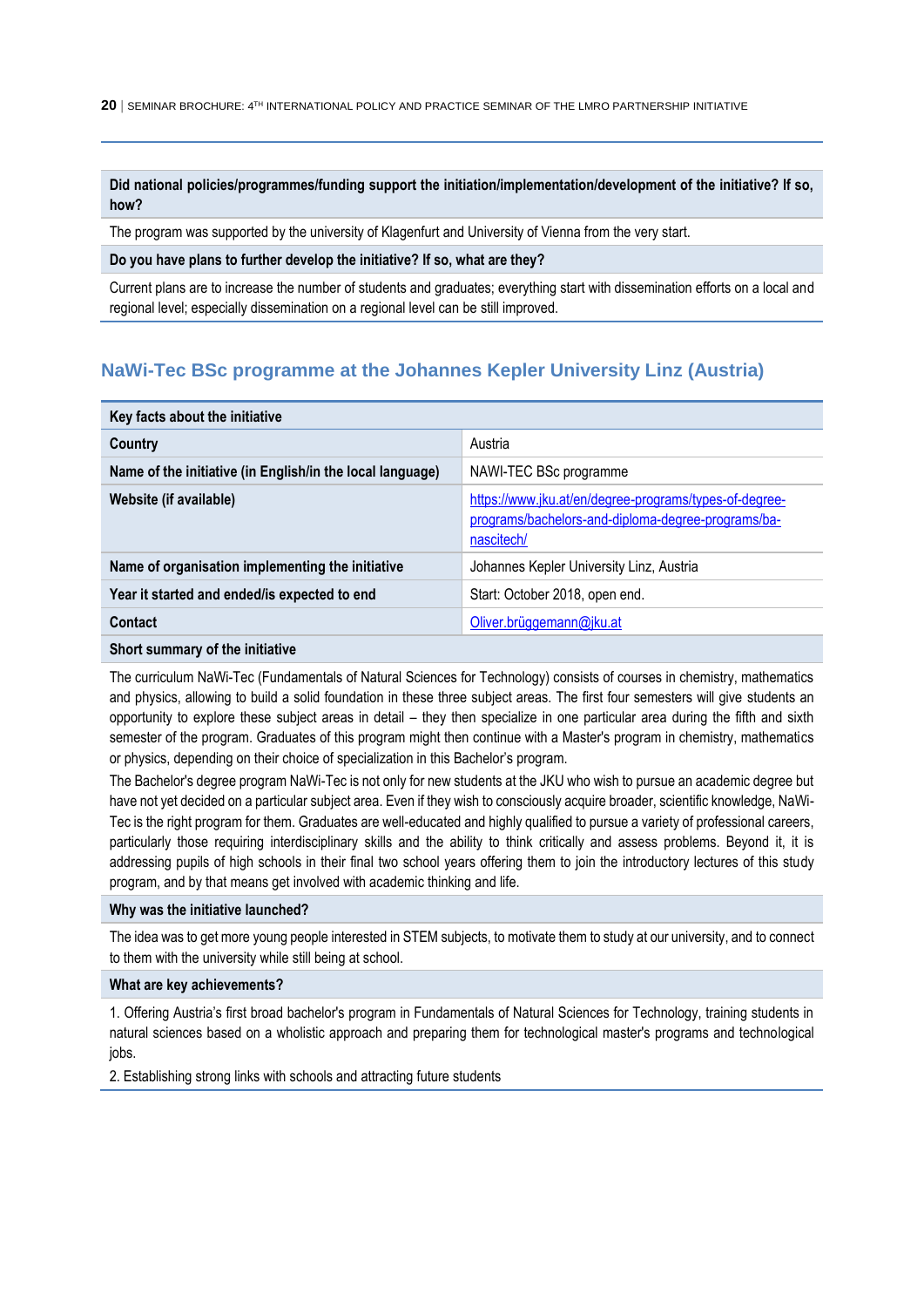#### **What do you think were the key success factors?**

Openness of the key figures for interdepartmental collaborations leading to the establishment of a curriculum offered by the three department of chemistry, mathematics and physics.

#### **What do you think were the barriers?**

Convincing other players in- and outside the university of the value of the NaWi-Tec program and the chances it offers.

#### **If you were to start again, what would you do differently?**

Speeding up the process of developing the curriculum and integrating schools in the plannings at an earlier stage of the process.

#### **Did national policies/programmes/funding support the initiation/implementation/development of the initiative? If so, how?**

The program was intiated and supported by the rectorate of the Johannes Kepler University and also supported by the ministry of education.

#### **Do you have plans to further develop the initiative? If so, what are they?**

Current plans are, to involve far more schools in Austria than before, and by this means, to offer the introductory program to a much higher number of pupils. Furthermore, a more effective advertising of this program is desired and planned.

#### **Any additional information**

<span id="page-20-0"></span>It is to be further discussed whether a consecutive Master's program in Natural Sciences for Technology would make sense.

## **"Market project" in the PhD in Pharmacy, University of Ljubljana (Slovenia)**

| Key facts about the initiative                            |                                                                          |
|-----------------------------------------------------------|--------------------------------------------------------------------------|
| Country                                                   | Slovenia                                                                 |
| Name of the initiative (in English/in the local language) | "Market project" in the PhD programme Pharmacy                           |
| Website (if available)                                    |                                                                          |
| Name of organisation implementing the initiative          | University of Ljubljana, Faculty of Pharmacy AND<br>Novartis in Slovenia |
| Year it started and ended/is expected to end              | 2014-2017, 2017-2020, 2020-2024                                          |
| Contact                                                   | Borut.bozic@ffa.uni-lj.si                                                |
|                                                           |                                                                          |

#### **Short summary of the initiative**

Industrial researchers showed interest in solving some challenges or problems in collaboration with researchers at Faculty.

Management of both institutions agreed to prepare and sign an umbrella contract about collaboration, so more individual projects from different departments were possible to perform in the same way. So, we talk about umbrella project Human resources development and individual research projects e.g., in vivo in vitro correlations, dissolutions, analytical development, quality by design etc. Researchers are employed at the faculty (in public sector) on public salary from the market money. They work most of the time in industry, partially at faculty. 95% of work is research, 5% educational work**:** laboratory practicum at the faculty, seminars, lecturing, laboratory and production visits in industry partner for students. They are enrolled in PhD study, but finished doctoral thesis is not required conditions (but it is in the interest of all three parties). They have two mentors on the side of industry and two mentors on the side of faculty. On yearly meetings, results, the progress and possible obstacles are discussed among researchers, mentors, coordinators and management of both institutions.

#### **Why was the initiative launched?**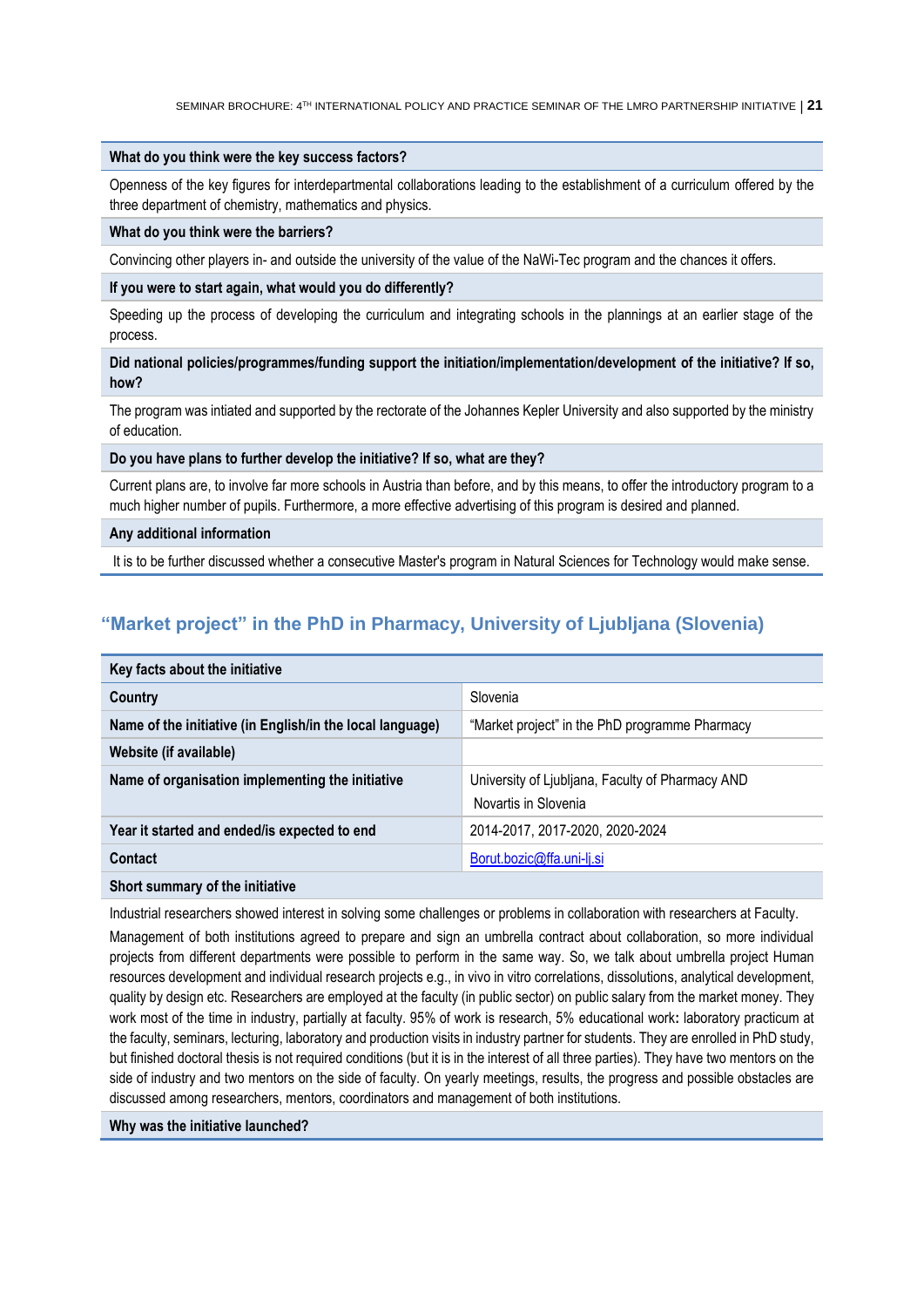We (ULFFA and NiS) strongly believe that academia and industry are natural partners in developing new ways of thinking and working, from research to operations, from young talents to senior opinion leaders. Together we foster open innovation ecosystem, talent development and contribute to social wealth and health. The project long lasting, sustainable partnership between University in Ljubljana Faculty of Pharmacy and Novartis in Slovenia, which is extremely valuable in many aspects of talent developing and launching innovative solutions for actual challenges in pharmaceutical industry:

- Facilitates cooperation between industry and academia, innovation, connecting science and business: development of new knowledge, products, services, as defined in each individual project.
- Enhances progress of profession and people development, social responsibility: the industrial PhD studies, mentoring, research and pedagogical work in two different surroundings as defined in umbrella contract.
- Attracts most talented students to pursue an exciting cross-disciplinary career path.

Fosters knowledge and best practice sharing in both technical expertise and soft skills for personal growth: cooperation between industry and academia with transfer of knowledge, skills and mutual acquaintance.

#### **What are key achievements?**

Successfully finished individual research projects for industry (useful results for drug development), employed researchers with PhD after 3 or 4-years project work, professional development of workers in both institutions:

Researchers (17 researchers involved in three generations):

- Integral research-professional-pedagogical work
- Research in the current field of the industry partner
- Getting to know the pedagogical work at the Faculty
- Organized and paid doctoral study
- Skills in demarcation of publicly available and confidential information and in communication with several mentors and coordinators (which can be sometimes obstacles needed more effort)

Mentors (more than 40 mentors from both side involved)

- Skills in mentoring research work on a project and on a doctoral program (formally or as working mentors)
- Skills in communication and coordination with candidates and between partners
- Experience with another type of environment, different from employment:
- Mentor in industry with academic sphere
- Mentor at university with industrial sphere
- Weakness is greater scope of work than in classic mentoring of researchers or doctoral students.

Coordinators of the whole project

- Skills/ expertise in coordination of work among individual projects and in solving complications.
- Skills in clarification and agreement in individual new or unforeseen situations.
- Concern for the "red thread" of the project which is actual staff development for both partners: continuous professional development.

#### **What do you think were the key success factors?**

Mandatory conditions were met.

1.Two levels of collaboration and affections were (are) needed:

a/ high top management should recognize such collaboration as strategic benefit on material basis, on human resources, on research results, on reputation, public image or other. There are no universal recipes. And then they should make a decision to start activities, define financial structure (amount of money) and they should support such collaboration even after beginning. b/ researchers / middle management levels (head of departments) should see the possibility to solve some real problems / challenges together with colleagues from academia. Earlier collaboration on a one-to-one basis with personal contacts is more than useful. There should be an appropriate level of trust due to earlier collaborations or personal contacts and definitely clear support from top management.

2. There should be enough top expertise on the academic side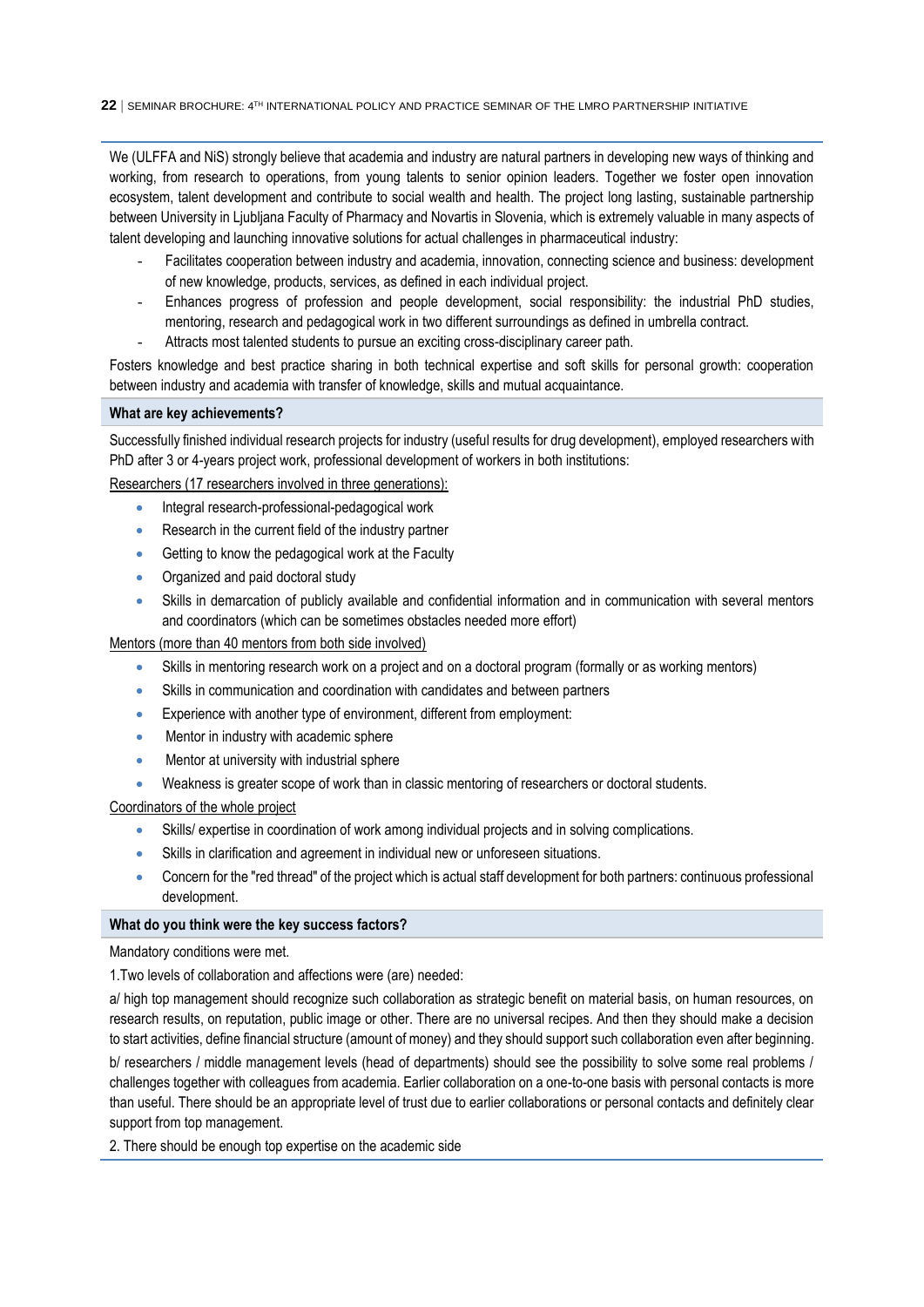#### **What do you think were the barriers?**

There are two types of barriers. One type is legislative matters e.g., contract, employment, work safety responsibility, data ownership/intellectual properties. Another type is relationships. On several points of performing such an agreement, it can be expected distrust (from both sides), restraints, even amazement due to different conditions of work.

Demarcation of publicly available and confidential information is very critical and involves both types of barriers. Should be agreed in advance (foreseen different situations)

#### **If you were to start again, what would you do differently?**

We have already started again – twice. We made modifications to the selection of candidates and on given information (public sector employment). Post doc position was excluded. More rigorous definition about research work – more integrated project work and PhD study (demarcation of data inside of the same project). We found a solution for possible prematurely abandoning an individual project and at the same time for prolongation of the projects from 3 times 1 year (in 2014) to 3-years projects /employment (social safety). We included specific situation e.g., maternity leave.

## **Did national policies/programmes/funding support the initiation/implementation/development of the initiative? If so, how?**

There was no special support. Sometimes, it is not clear what do public authorities expect from the university: to work only on public finance, or to be active in searching for additional collaborations with knowledge transfer, financed from the market.

#### **Do you have plans to further develop the initiative? If so, what are they?**

<span id="page-22-0"></span>We wish to include more different departments of the industry partner and to cover more fields of research at the faculty.

## **Transferable skills programme for PhD candidates, University of Graz (Austria)**

| Key facts about the initiative                            |                                                                                    |
|-----------------------------------------------------------|------------------------------------------------------------------------------------|
| Country                                                   | Austria                                                                            |
| Name of the initiative (in English/in the local language) | Transferable skills programme for doctoral candidates at the<br>University of Graz |
| Website (if available)                                    | https://docservice.uni-graz.at/en/course-programme/                                |
| Name of organisation implementing the initiative          | University of Graz, DocService and Doctoral Academy Graz                           |
| Year it started and ended/is expected to end              | DocService started 2012, Doctoral Academy started 2016                             |
| Contact                                                   | Corinne Von der Hellen, doktorat@uni-graz.at                                       |
|                                                           |                                                                                    |

**Short summary of the initiative**

With this initiative, the university's already wide range of supplemental skills training offers was expanded specifically for the target group of doctoral candidates. Doctoral candidates benefit from acquiring transferable skills during their studies, as these help them complete their PhD projects successfully and develop their future careers.

The University of Graz offers a course program with a focus on transferable skills, such as time management, writing skills, oral presentations skills, research skills (data gathering), teaching skills, interpersonal skills, computer skills, which is available to all doctoral candidates at the university. In addition, there is also the course program of the Doctoral Academy Graz, which is more geared towards an academic career. If there are free places, the group of participants can be expanded to include all doctoral candidates at the university.

The course program is constantly evaluated by the participants and, based on this, changed or adapted to new requirements. The Doctoral Academy (currently consisting of 18 third-party funded research consortia providing structured doctoral education) is regularly informed about the courses on offer and faculty members as well as doctoral candidates can also make their own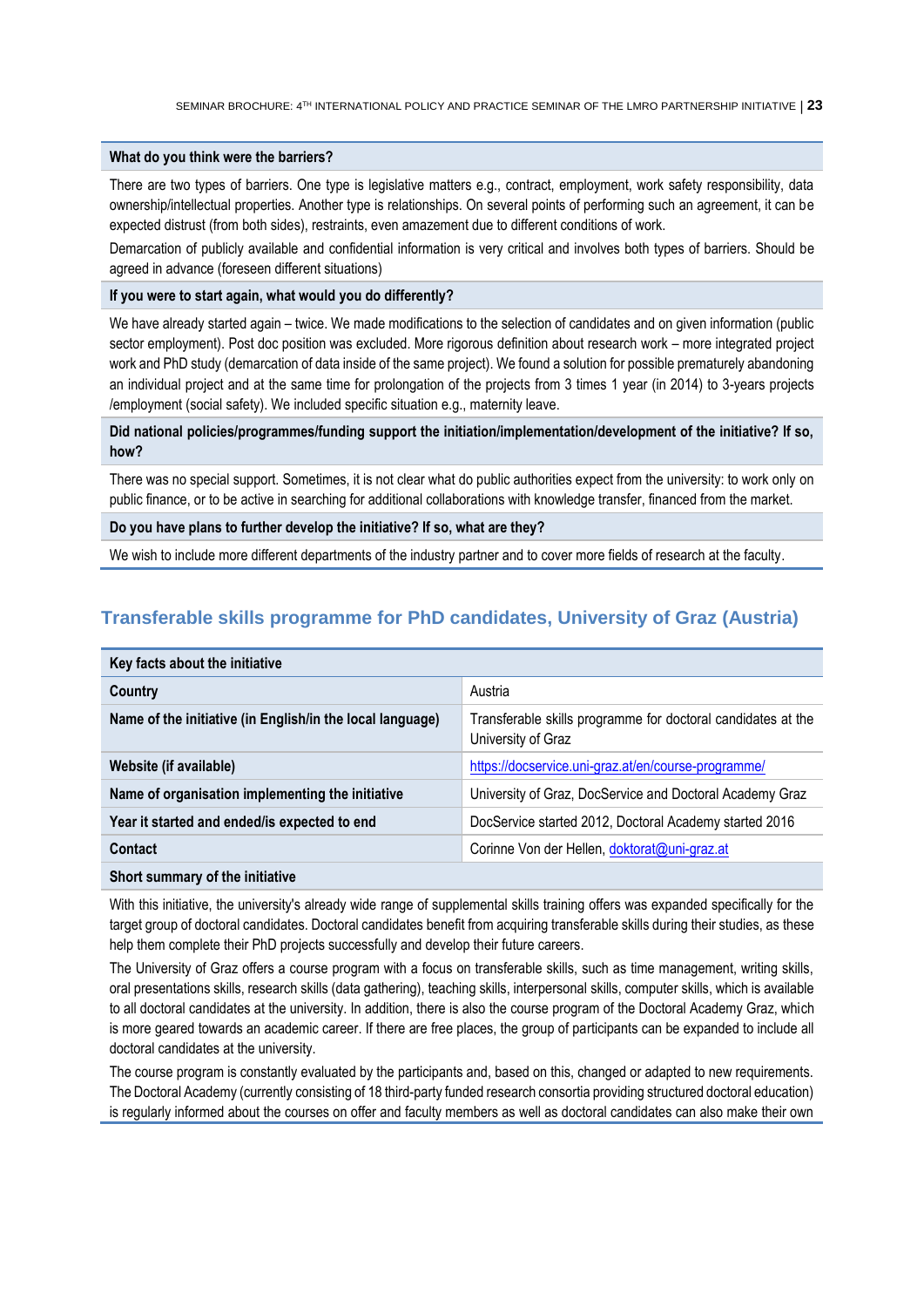requests. For example, a seminar on "Finding and Using Archives and Archival Records on the Balkans" specifically designed for a group of young researchers in South East European Studies took place this January.

The course program started small with 10-12 workshops per academic year and now the offer includes around 35 workshops, divided between DocService (for all doctoral candidates) and Doctoral Academy (for members of the aforementioned consortia). In addition, doctoral candidates can also book individual coaching sessions. The topics range from career development, conflict management, making decisions to academic resilience. Our coaches have research experience themselves.

The Academy workshops are all in English, as are some of the DocService workshops. Some workshops are held by the coordinators of the DocService/the Doctoral Academy, speaking to their expertise, such as secrets of academia, good scientific practice, publishing in the humanities, project and time management, and wellbeing in academia. We also hire trainers/experts employed at the University of Graz for some workshops. These are experts from science management or research. The other workshops are held by external national and international trainers.

#### **Why was the initiative launched?**

Following the Salzburg II Recommendations, the DocService - established at the University of Graz in 2011 – started offering transferable skills courses. The university assumes responsibility for good PhD training.

#### **What are key achievements?**

The offer can be flexibly designed according to demand. The feedback from the participants is often very positive and full of gratitude and enthusiasm. An evaluation of the Academy Consortia, which is taking place since 2020, also shows that the doctoral candidates are familiar with the course program and are happy to accept it.

The initiative has also contributed to the fact that the DocService has become more visible both inside and outside the University of Graz. Many stakeholders at the University of Graz see the team members as experts in doctoral training and involve them in strategic decisions. Furthermore, the team members are also requested as trainers by external educational institutions. Doctoral candidates are becoming more and more aware that they are investing in themselves, in their professional future. They can acquire skills at the university for free or very cheaply, attend courses that cost a lot of money outside of the university.

#### **What do you think were the key success factors?**

Knowledge of international trends in the field of transferable skills is just as important here as recognizing needs at one's own university. The team regularly takes part in specific events of the EUA-CDE, PRIDE association, UniWiND and Arqus network, which enables them to be at the cutting edge of developments in terms of international quality standards in doctoral training, contacts to great trainers, etc.

#### **What do you think were the barriers?**

The initial difficulties were that not everyone at the university saw the relevance of the initiative. It also took some time for the new DocService facility to become known with all its service offerings.

Limiting factors are money and working hours. The limited budget and also the limited available human resources represent the barriers for the course program. This also applies to doctoral candidates. For them it is an additional offer and often difficult to reconcile with their teaching and research activities and other activities at their institutes.

#### **If you were to start again, what would you do differently?**

#### **Did national policies/programmes/funding support the initiation/implementation/development of the initiative? If so, how?**

Yes, the performance agreements between the ministry and the university always had and still have the aim of promoting structured doctoral training. Since a well-structured doctoral education also requires the offer of transferable skills, this policy supported the initiative in any case.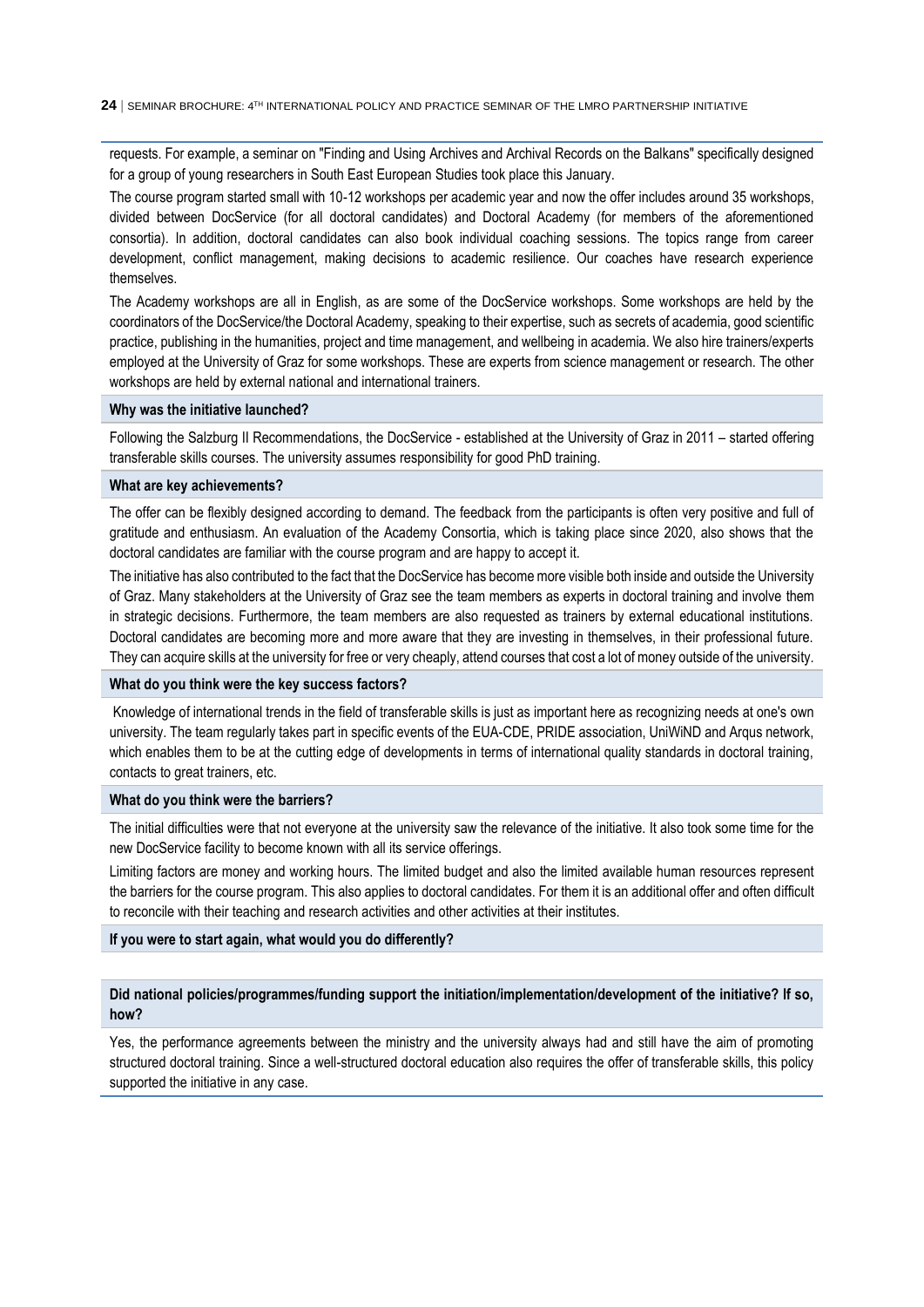#### **Do you have plans to further develop the initiative? If so, what are they?**

The switch to online workshops in the past two years has shown that many workshops also work well online and that there are definitely advantages. For example, doctoral candidates can also participate during their research stay abroad.

Many workshops have recently been opened to Master's students due to demand. This will be continued.

With the PostDoc Initiative now established at the University of Graz, the course program is now also being extended to the group of PostDocs.

<span id="page-24-0"></span>In terms of content, the course program will increasingly focus on digital skills.]

## **Hungarian Startup University Programme (Hungary)**

| Key facts about the initiative                            |                                        |  |
|-----------------------------------------------------------|----------------------------------------|--|
| Country                                                   | Hungary                                |  |
| Name of the initiative (in English/in the local language) | Hungarian Startup University Programme |  |
| Website (if available)                                    | https://xiagency.hu/                   |  |
| Name of organisation implementing the initiative          | <b>Express Innovation Agency</b>       |  |
| Year it started and ended/is expected to end              | Started at 2020                        |  |
| Contact                                                   | suba.attila@xiagency.hu                |  |
| Okaaksaanaan on oli iks tatiisitus                        |                                        |  |

**Short summary of the initiative**

The Hungarian Startup University Program is Hungary's first unified, complex startup program at the higher education level, a common platform, a community that brings together the actors of the ecosystem, be they financial investors, universities, students, mentors, entrepreneurs, professional partners, governmental organizations, who can support each other in a special way. The program is a two-semester e-learning course designed to promote problem-solving thinking and to open up a whole new world for the young generation, using a new self-developed methodology that allows the elective course to be taken without contact hours, even with a smartphone. During the first semester of the program, students will master the theoretical curriculum. If they have a winning idea or are part of a winning project team, they will participate in a practice-oriented, experience-based second semester with a special scholarship to focus only on their project while studying. At the end of the academic year, the finished project works will be presented to investors, business angels and incubators as part of Demo Day, who will provide useful feedback and professional offers to the best ones to continue their project after the program.

#### **Why was the initiative launched?**

The main goal of the Hungarian Startup University Program is to acquaint domestic university students with the world of innovation, modern entrepreneurial knowledge and the way startups work – all this within a new self-developed e-learning platform that is available to all universities. HSUP is a two-semester course. During the first semester, focus is on understanding the innovative mindset and the world of startups, while in the second semester, students master the practical knowledge required to build an innovative business. HSUP is also aimed at incentivizing and supporting the development of ideas through fostering individual inventiveness and creativity, providing a platform for shared work and an environment for continual development. The Program was launched by the National Research, Development and Innovation Office in 2020 and now it is operated by the Express Innovation Agency, subsidiary of the NRDI Office.

#### **What are key achievements?**

In the pilot year of the HSUP (academic year 2020/2021) 2095 students from 21 universities across the country decided to participate in the Hungarian Startup University Program and 100 startup ideas were given the opportunity to get launched. Building on the success of the HSUP's pilot year, number of students has nearly doubled in the 2021/2022 academic year, to 3,990 students, now in 27 universities, and with the support of a civil organization. The number of projects launched has also increased in proportion to the number of participating students, so that in 2022 200+7 ideas are supported. Another new feature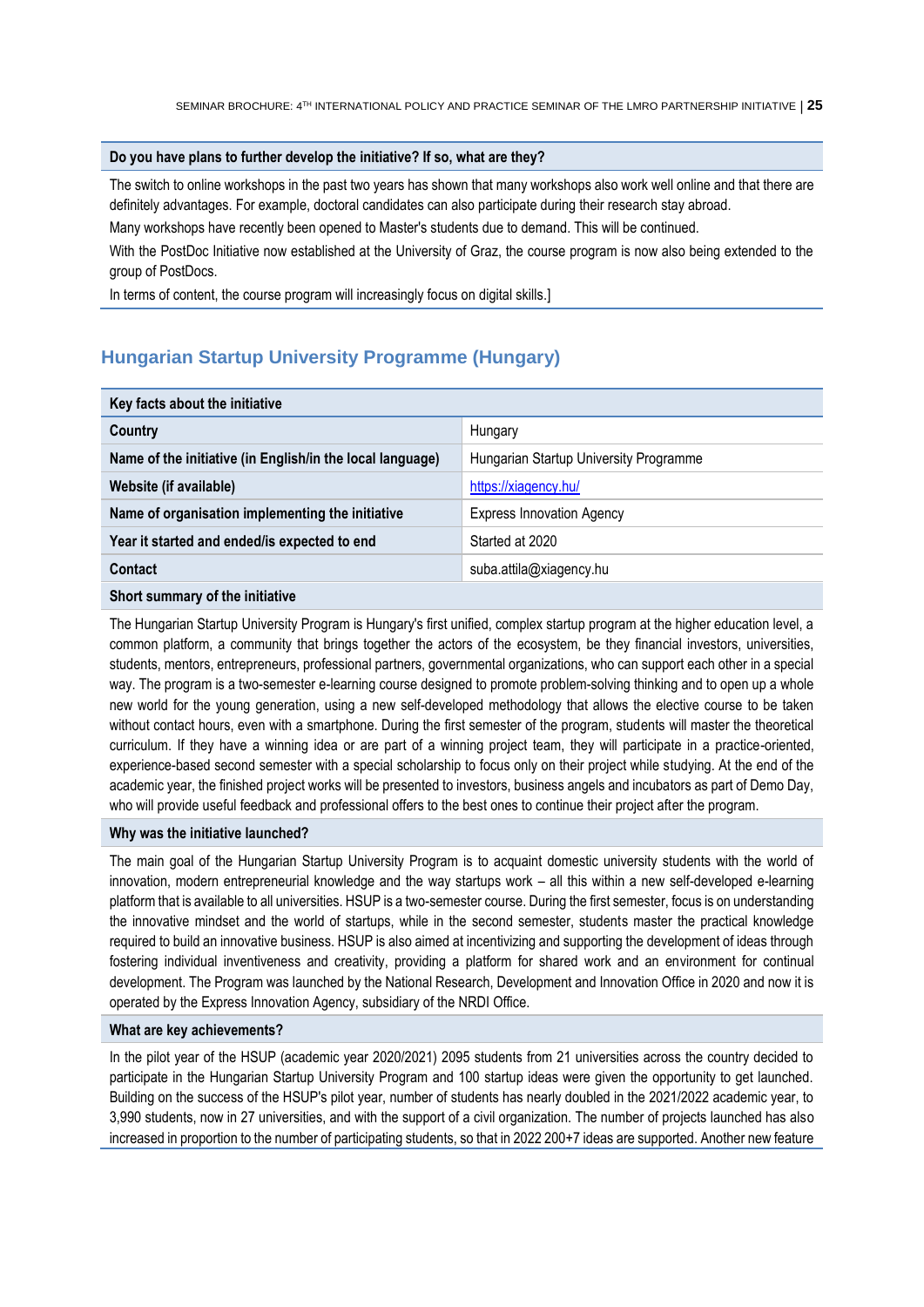of the program this academic year is that students can now develop project ideas for challenges announced by large companies.

#### **What do you think were the key success factors?**

At the end of the first semester, in addition to the exams, students prepare an onepager about their business idea, on which they can work during the second semester with the financial support of the NRDI Office. During the second semester, students working in a project team receive a scholarship of HUF 150.000 per month, which will help them prepare for entering the real market environment and allow them to focus on their dreams. Also, students in their second semester can take part in the mentor program as long as they either have a winning project idea after the conclusion of their first semester that they have built a team around or have joined a team with a winning project idea.

#### **What do you think were the barriers?**

It was challenging to find the way how to communicate with students effectively and the lack of proficiency in working in a team has also proved difficulty among students.

#### **If you were to start again, what would you do differently?**

Overall, the pilot year of the Hungarian Startup University Program was a great success. The main aim is to develop constantly, therefore deficiencies identified in the pilot year will be addressed and based on students' feedbacks new elements will be implemented to the program.

#### **Did national policies/programmes/funding support the initiation/implementation/development of the initiative? If so, how?**

The implementation and development of the Hungarian Startup University Program receives wide national support. HSUP is committed to increase the engagement between the players of Hungarian ecosystem and bring the university and market sectors closer together.

#### **Do you have plans to further develop the initiative? If so, what are they?**

The Hungarian Startup University Program is under permanent development, with the aim to improve the curriculum and to achieve higher rate of student satisfaction.

#### **Any additional information**

In addition to providing opportunity for HSUP teams to present themselves in front of the players of the Hungarian ecosystem, Express Innovation Agency helps them to enter foreign markets, by giving them chance to participate in conferences and trades globally.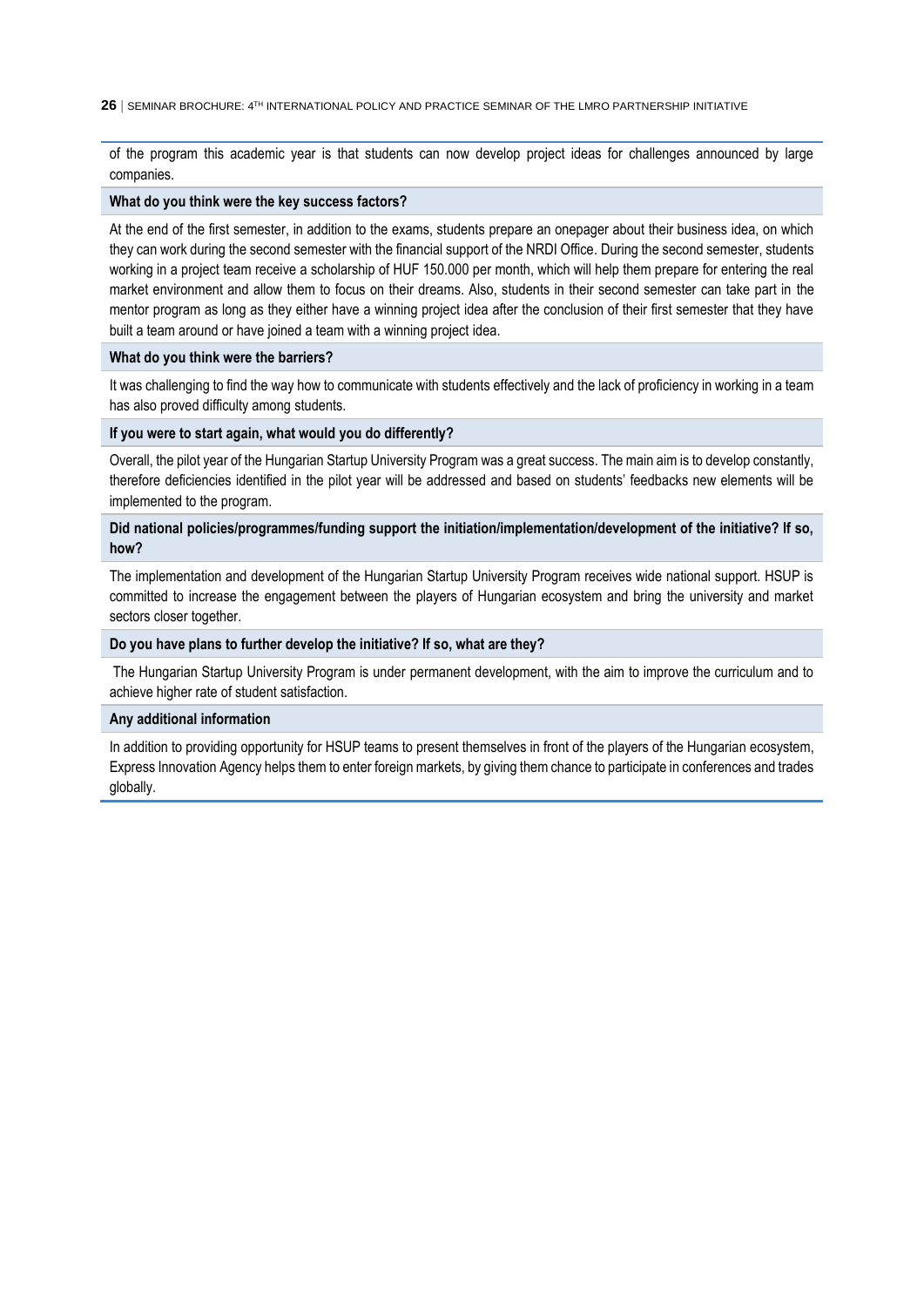## <span id="page-26-0"></span>**PDEng Bootcamp TU/e Eindhoven (Netherlands)**

| Key facts about the initiative                            |                                                                                                                                                                    |
|-----------------------------------------------------------|--------------------------------------------------------------------------------------------------------------------------------------------------------------------|
| Country                                                   | Netherlands                                                                                                                                                        |
| Name of the initiative (in English/in the local language) | PDEng Bootcamp                                                                                                                                                     |
| Website (if available)                                    | https://educationguide.tue.nl/programs/innovation-<br>space/entrepreneurship/wide-entrepreneurship-aiming-at-<br>knowledge-value-creation/entrepreneurial-mindset/ |
| Name of organisation implementing the initiative          | TU/e                                                                                                                                                               |
| Year it started and ended/is expected to end              | Continuing                                                                                                                                                         |
| Contact                                                   | g.guri@tue.nl                                                                                                                                                      |
| Short summary of the initiative                           |                                                                                                                                                                    |

This course involves no lectures, but studio style group work, and personal and team development. The set-up is in the form of a pressure cooker, where students will learn to deal with all kinds of uncertainties that are related to working with real-life challenges in an interdisciplinary team. Several out-of-the-box workshops are offered to help students in the hands-on activity and not in providing an overall theoretical overview. Students reflect daily on their development. Teams present and discuss their intermediary results and get feedback from peers and the coach. In coaching sessions, teams get also individual feedback to help them direct and structure their own development and achievements. Participants are stimulated to take responsibility for their own learning path

#### **Why was the initiative launched?**

To develop an entrepreneurial mindset of PDEng students so to enable them to deal with uncertainty in the innovation processes

#### **What are key achievements?**

In one intensive week, students further develop their skills in an interactive way, get to know how to validate your idea and how to start working on a real problem. During the project, they interact with the relevant industrial/institutional stakeholders. Interaction with business and societal organizations as well as involvement of real users, constitute an important element of the course. The project includes the process of defining and refining (i.e. co-evolution of) a problem and ideas for a solution simultaneously and iteratively through analysis, synthesis and reflection processes. Great results stand on the iterative experimentation of ideas through visualization, prototyping and testing until a feasible problem-solution fit emerges. Hence students balance in their projects, customer desirability, technology feasibility, and business viability because innovation takes place in this three-dimensional space. Particular attention is paid to aspects related to sustainability, teamwork and management of risks and uncertainty.

#### **What do you think were the key success factors?**

We offer to students the opportunity to:

- Select and apply appropriate approaches for creating an innovative and science-based solution to a real-life challenge.
- Develop a profound interpretation of a highly complex, real-life problem and the systems around it. Consider the desirability, feasibility and viability perspective.
- Develop a problem-driven, creative and integrative design, resulting in an original and validated prototype that balances desirability, feasibility and viability.
- Identify, envision and promote the role and contributions of engineering disciplines in solving problems in business, industrial and societal environments; integrate those diverse contributions in the form of a validated prototype.
- Interact with challenge owners to realize the current market needs for technological expertise and innovation skills.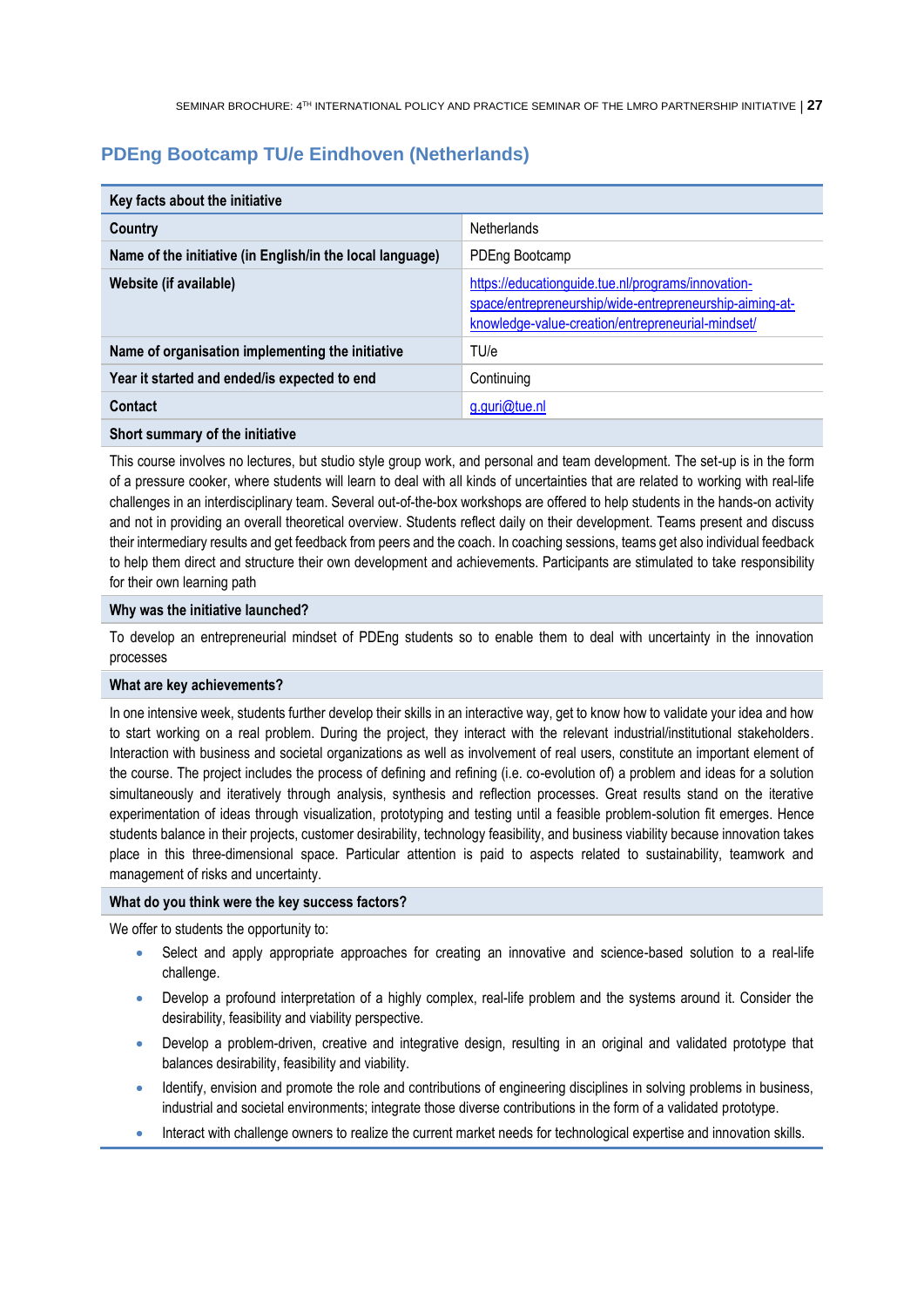- Develop leadership and project management skills to organize and perform an interdisciplinary, hands-on, and teambased innovation project.
- Communicate a message at different levels of elaboration to all kind of relevant parties, orally (pitching) and in writing.
- Work and learn independently in a proactive approach to develop an entrepreneurial mindset.

#### **What do you think were the barriers?**

There is still limited support from the technical academic staff to support students to enhance their entrepreneurial component in particular and soft skills in general

#### **If you were to start again, what would you do differently?**

This approach has been refined in various editions and is well-integrated in the innovation ecosystem thanks to a long-term cooperation with the key stakeholders. Hence, it's not a written in stone approach but a process of continuing development.

#### **Did national policies/programmes/funding support the initiation/implementation/development of the initiative? If so, how?**

PDEng is a nation-wide programme in the Netherlands in the technical universities. However, the implementation of the entrepreneurial component in harmony with the Challenge Based Approach is enhanced by national activities such as 4TUs, in which participate the technical universities.

#### **Do you have plans to further develop the initiative? If so, what are they?**

<span id="page-27-0"></span>This course is in constant development based in a co-creation process in which participate all stakeholders including students and industrial partners. Therefore, the development continues in order to appropriately address the needs and expectations of our stakeholders.